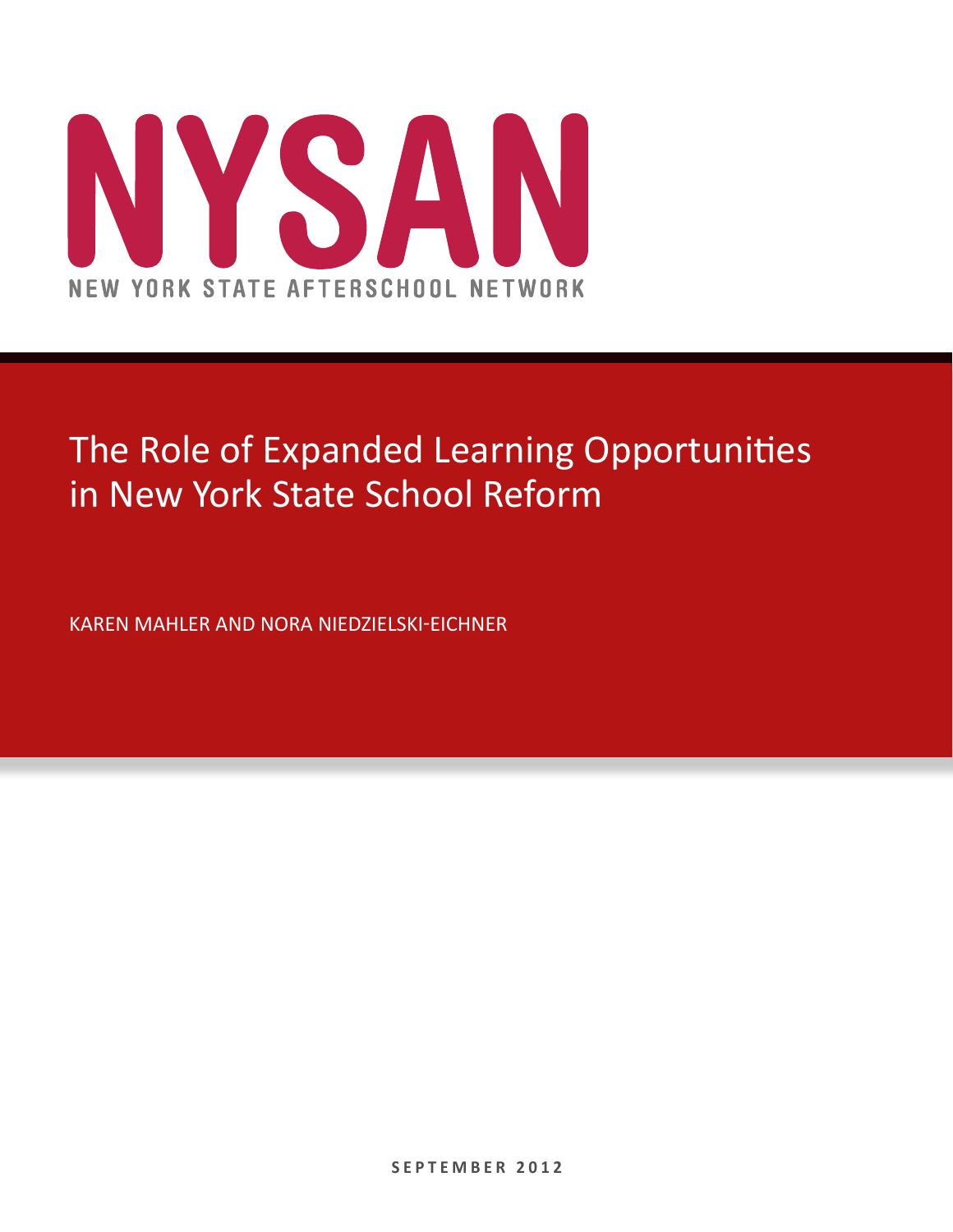## **Executive Summary**

Ensuring that all students have access to high-quality expanded learning opportunities (ELOs) is an integral part of a comprehensive P-12 education and a key strategy for achieving New York State's ambitious school reform goals, including those outlined in its Elementary and Secondary Education Act (ESEA) waiver. ELOs are enriching educational experiences that happen outside of the traditional classroom and blend skill acquisition, relationship-building and fun to foster academic and social-emotional growth in students. Summer learning, afterschool programming, and extended-day models are all ELOs that, when well-implemented, play a critical role in turning around low performing schools and ensuring that students graduate from high school college and career ready.

Research has shown that high-quality ELOs lead to academic benefits including increases in achievement and test scores, improved attendance and homework completion and higher graduation and promotion rates. ELOs also have demonstrated positive impacts on social-emotional learning and development and decreases in risk behaviors. They bring to low-income students the kinds of enrichments that more affluent students have access to regularly – art, music and drama, hands-on science, organized sports, and service and career exploration opportunities –and are critical for positive youth development, for exposing students to role models and potential mentors, and for stemming summer learning loss.

The qualities that define strong ELOs align with key elements of New York State's strategy for ensuring school and district effectiveness. High-quality ELOs:

- **»** Are developed and implemented in the context of collaboration with strong community partners, supporting alignment with school-day learning and the Common Core State Standards;
- **»** Provide opportunities for evidence-based instructional practices, such as project-based learning, that actively engage students and help build content and skill mastery;
- **»** Extend the school's human capital and the time for learning, and connect the school with valuable community resources;
- **»** Bring schools together with community partners who have youth development and family engagement expertise; and
- **»** Enhance overall school climate and support social-emotional development and learning.

Recognizing that ELOs are critical to school reform means taking action to intentionally and explicitly support schools, districts and community organizations so they can develop purposeful and wellintegrated partnerships that will result in meaningful educational enrichment. ELO providers and school districts will need targeted guidance and support to ensure they can partner successfully to deliver high-quality programs that are effective, sustainable and accountable.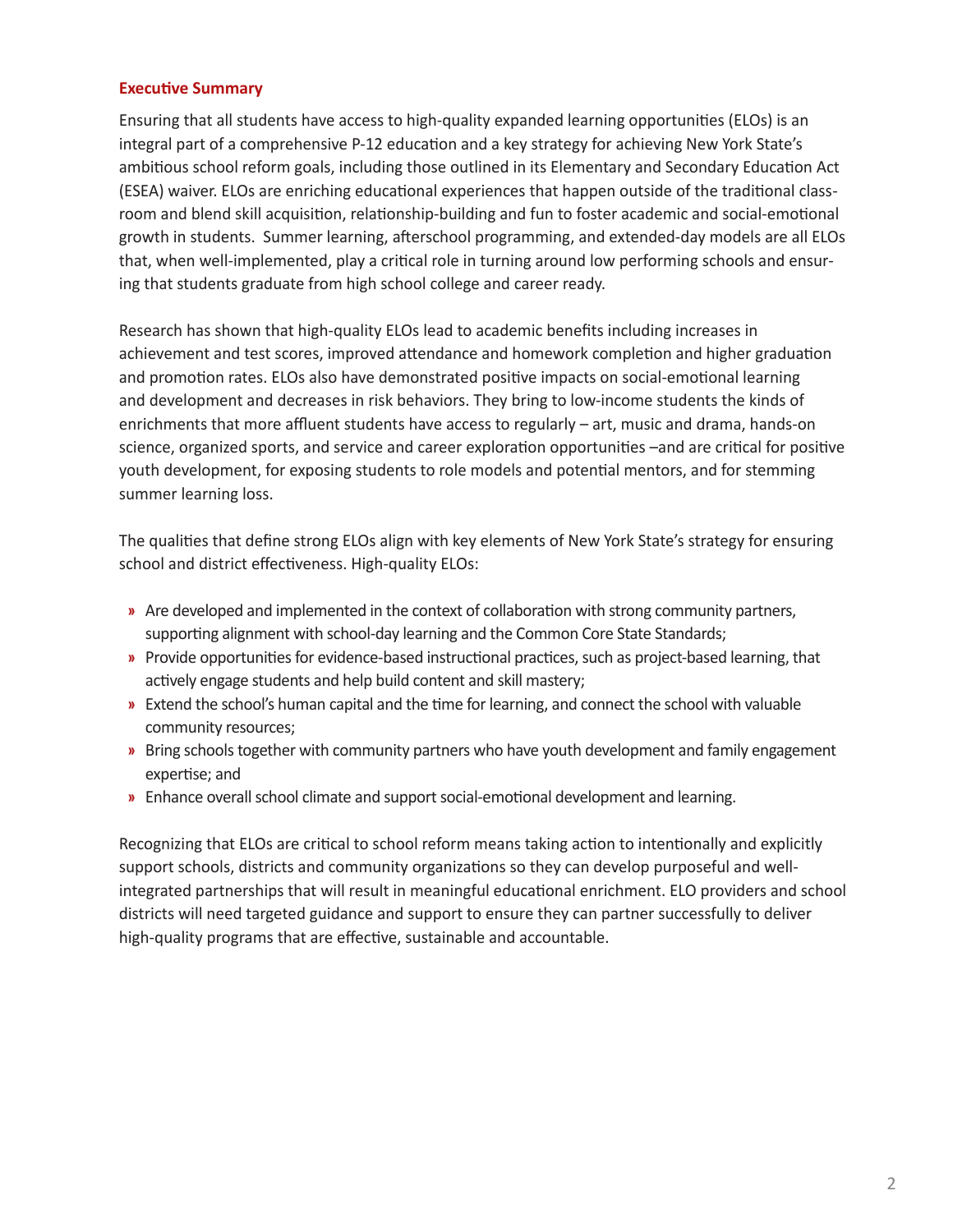Following are recommendations for how New York State can take action that will strengthen ELOs so that more students can benefit from their positive impacts:

- **1.** Increase access to high-quality ELOs that provide both social-emotional and academic enrichment activities;
- **2.** Create accountability among the New York State Education Department (SED), districts, schools and community-based organizations for developing and maintaining strong partnerships around expanded learning opportunities;
- **3**. Provide additional guidance to districts, schools and community-based partners to clarify key areas of uncertainty regarding data sharing and allowable uses of program funds and professional development set-asides; and
- **4.** Encourage best practices around ELO curricula, with an emphasis on developing social-emotional skills and complementing and enriching, rather than replicating, school-day curriculum.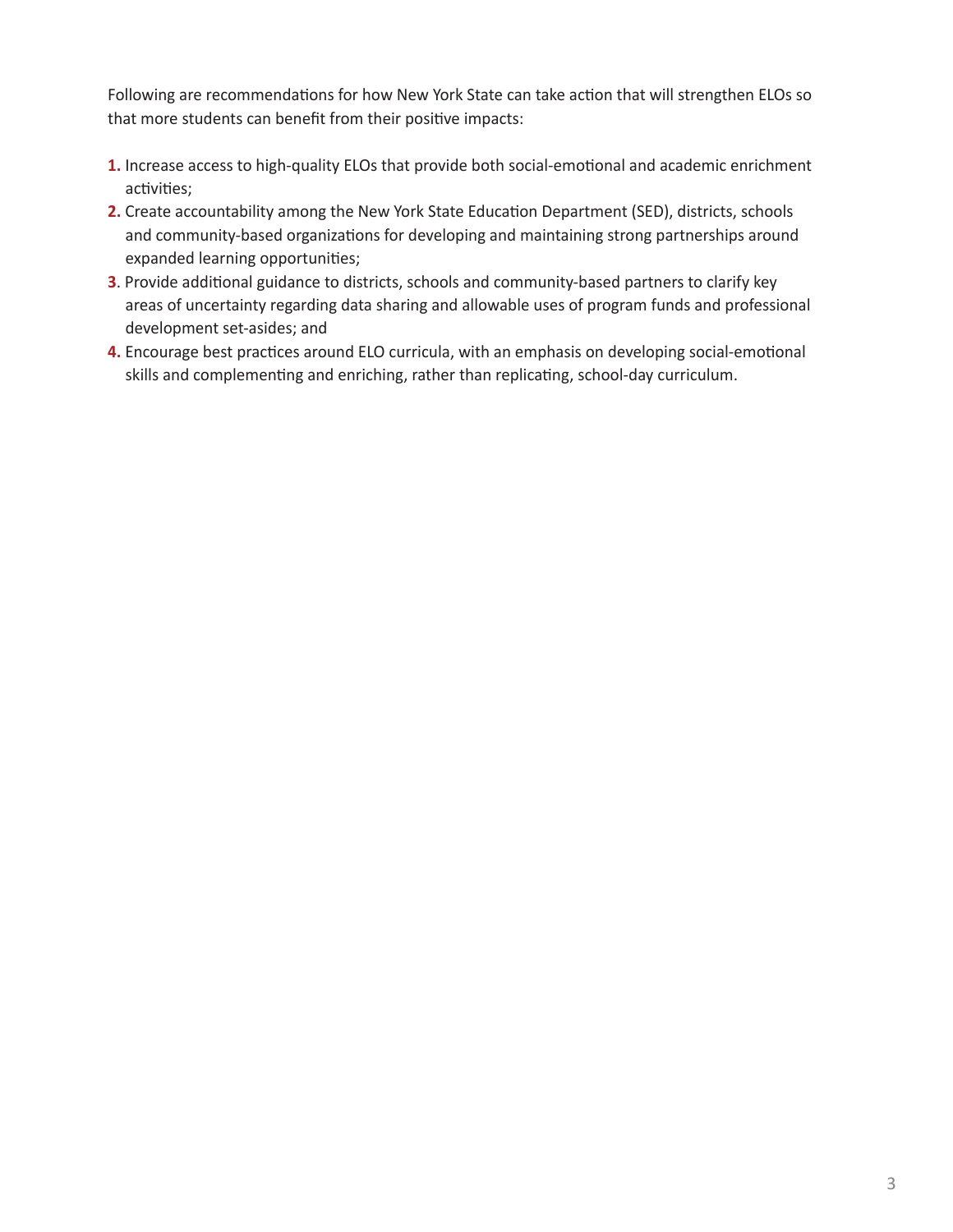#### **Introduction**

New York State has embarked on a bold and wide-ranging educational reform effort that seeks to dramatically improve student outcomes through an intense focus on rigorous standards, high-quality teaching and leadership, and the strategic use of data to drive performance. The State's plan centers on two key objectives - turning around low-performing schools, and ensuring that all students graduate from high school ready for success in college and career. New York State is rolling out an ambitious plan to realize these goals, along with an arsenal of tools to ensure that schools have the systems and supports required to make a real difference for students across the state.

NYSAN stands with New York's education leaders in moving toward full implementation of New York State's reform agenda, including achieving the goals outlined in its recent Elementary and Secondary Education Act (ESEA) waiver. As a partner to New York State in effecting broad-based lasting change for students and schools, NYSAN recommends the following as a core strategy to advance the reform agenda toward success: Ensure that all students have access to high-quality expanded learning opportunities (ELOs) as an integral part of a comprehensive P-12 education. ELOs are an essential school improvement strategy, inherently linked to the outcomes that matter most for New York's children - graduating high school ready for college and career with the 21st century skills that the modern workplace and a global economy require. In this paper we provide evidence for the efficacy of ELOs in advancing reform goals and recommendations on how the State can most effectively work with ELO programs to pursue educational excellence for all students.

#### **ELOs – A Key School Improvement Strategy**

ELOs reshape when, where and how learning occurs. They comprise an array of approaches that complement in-school learning with positive, enriching out-of-school experiences. Summer learning, afterschool programming, extended day models, and ELO programs as core components of comprehensive strategies such as full service community schools are all ELOs that, when wellimplemented, share a common thread - they support academic growth by engaging students with high-interest content and innovative learning methods. ELOs also share an explicit focus on social and emotional development and learning, as they offer informal environments that blend skill acquisition, relationship building and fun. ELOs are enriching educational experiences that combine exposure to new ideas, places and relationships, hands-on opportunities to apply knowledge and encouragement for students to fully engage their minds and bodies in learning.<sup>1</sup> Importantly, for schools and for students, the most successful ELOs are those that bring schools together with strong high-quality community partners.

The work of effectively educating children to succeed in college, career and beyond is a task that schools cannot do on their own. Community organizations play a crucial role in bringing essential resources and expertise to schools, complementing and supplementing what schools themselves deliver.<sup>2</sup> Community partnerships expand the types of learning experiences to which students are exposed, and bring to schools some of the core components of a comprehensive curriculum that have become less common in recent years as schools attempt to cover more academic ground, meet more rigorous standards and push for higher achievement -- all in a traditional school day that has not evolved to meet these growing expectations. Arts instruction, civics and service, hands-on science, sports and physical fitness, and vocational education and career readiness: community partnerships are an enriching and effective way to reintroduce these crucial activities.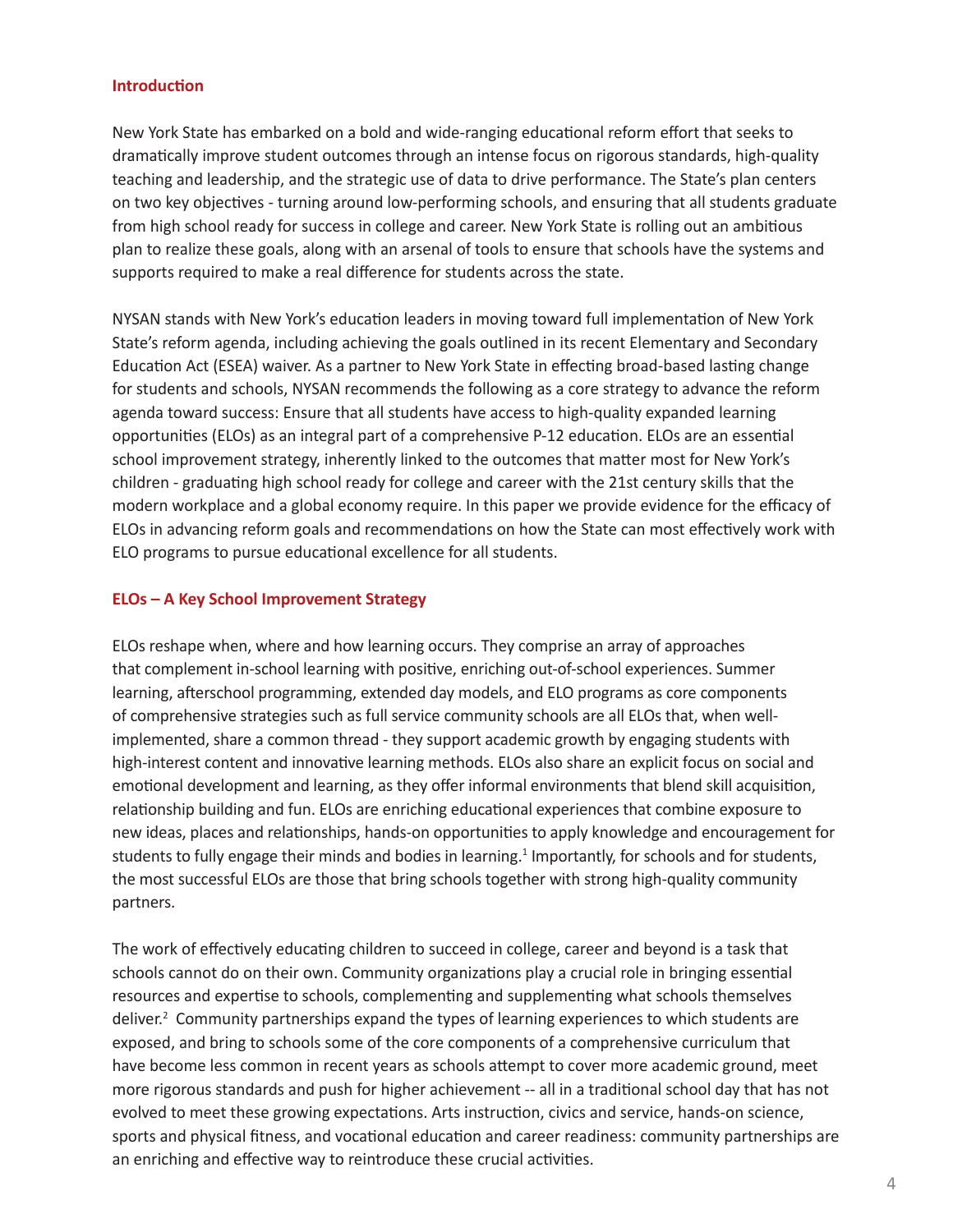*A high school student in New Hampshire works together with a mentor and teacher-advisor to develop an internship project. The project has to result in new learning on the part of the student and also add value to the work site. Through the internship, the student works alongside the Infection Control Nurse at a local Medical Center. He decides to examine how infection is spread within the hospital, and develops a study to focus on hand-washing practices as a vector. With guidance from his school science teacher and his mentor, the student designs and implements a study of hand-washing practices throughout different units of the hospital, relying on observations of healthcare workers, a benchmarking system for alcohol hand sanitizing use, and culture swabs from different places in various patient rooms. The student analyzes his data, combines it with research from published sources, and presents his findings, along with recommendations, to the Medical Center's Infection Control Board. The student's own words about the project: "I think this was a very powerful learning experience. I practiced a lot of working skills … including my presentation skills, … self-direction and critical thinking … [and] graphing and map skills … [it] really brought some of my learning together."* <sup>3</sup>

Community organizations are often embedded in their communities in ways that are distinct from a school system's approach. They may also be the providers of early childhood care, and may develop relationships with families that begin in children's infancy, carry on through pre-kindergarten, and then into afterschool and summer programs. Their out-of-school-time programs may be part of a wider set of services for community members of all ages, facilitating referrals to other social services for children and their families. Community organizations' emphasis on family engagement and community building can make new resources and points of intervention available to education reform efforts. ELOs provided through community programs are part of the continuum of resources - from early child care through pre-K and into school-age programs - that students and families need wrapped around their school days to fully meet their needs and their potential.

*Since 1993, the Ellen Lurie School (P.S. 5) in Manhattan has operated, in partnership with The Children's Aid Society, as a full-service community school that supports learning and achievement for the entire family. The school has created a family-like culture that nurtures and educates new immigrant children and their families six days a week, from morning until late in the evening.*

*Through its partnership with The Children's Aid Society, the school offers services for students that begin with programs for pregnant women, continue with Early Head Start and Head Start, and then wrap around the school day with afterschool, Saturday, holiday and summer programs that expand on the school's curriculum and offer a supportive atmosphere for English language learners to practice their new language skills. The partnership also provides schoolbased medical, dental, mental health and preventive services; and extensive parent, family and community engagement and development opportunities (such as a Family Resource Room, vocational and educational trainings, Adult Education, and advocacy and leadership opportunities).*<sup>4</sup>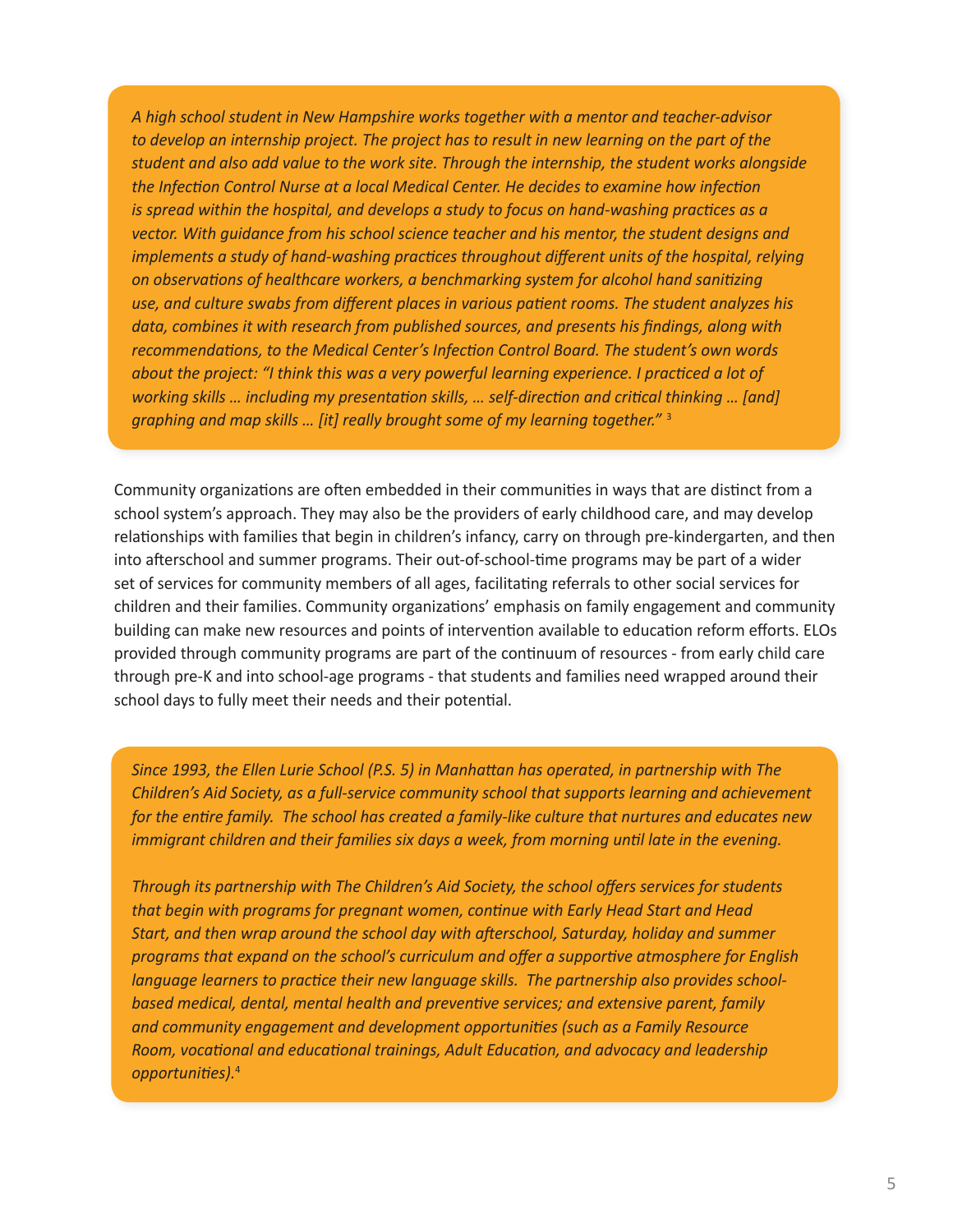ELOs earn their place as crucial elements in the State's toolkit for school improvement and comprehensive education reform because they so effectively contribute to New York's core mission of readying all students for success in college and career. Research demonstrates that:

**1. ELOs impact student outcomes across multiple areas.** Evidence is growing that substantiates the impact that ELOs have on a wide range of critical student outcomes. Research has documented the academic benefits of afterschool and summer programs ELOs as components of comprehensive strategies such as full service, community schools and expanded day models on increases in achievement and test scores, improved school attendance and homework completion, as well as higher graduation and promotion rates.<sup>5</sup>

ELOs also enhance social-emotional development and learning.<sup>6</sup> Not only do these programs lead to improvements in work habits and reductions in the need for disciplinary actions, but they enhance feelings and attitudes that are crucial for sustaining school performance while also helping students build stronger relationships with caring adults.<sup>7</sup> Students who participate in high-quality ELOs showed more effort and enjoyment in school and greater persistence and were more likely than others to feel supported by their teachers and connected to school.<sup>8</sup> Not surprisingly, participation in these programs is also associated with decreased risk behaviors such as substance use, teen pregnancy and delinquency.<sup>9</sup> These are compelling outcomes, demonstrating that ELOs directly impact the specific types of student attitudes, behaviors and achievements educators and policy makers care most about.

**2. ELOs level the playing field for disadvantaged students.** ELOs bring to schools that serve low-income students the types of enrichment that more affluent students have access to regularly - art, music and drama; hands-on science; organized sports; and opportunities for service and career exploration. Not only do these activities extend learning and help keep more at-risk students engaged in school, they offer these students much needed social and interpersonal experiences that lead to positive youth development.10 ELOs are especially important in combating summer learning loss, a core component of the achievement gap that separates low income students from their more affluent peers. A 2007 study, for example, demonstrated that two-thirds of the achievement gap among 9th grade students resulted from differential access to summer learning opportunities, leading to a decreased likelihood of low-income students graduating high school or entering college.<sup>11</sup>

ELOs also provide disadvantaged students with opportunities to develop relationships with supportive, caring adults who can act as role models and provide mentoring and guidance about college and career choices. ELOs provide low-income students with opportunities that make relevant the connections between academic accomplishments, post-secondary education and career options.12 These enrichments are by no means "extras." They form the foundation upon which students develop meaningful personal connections to the wider world outside of school and begin to articulate aspirations for themselves, identify passions and connect their dreams to realistic pathways to a successful future.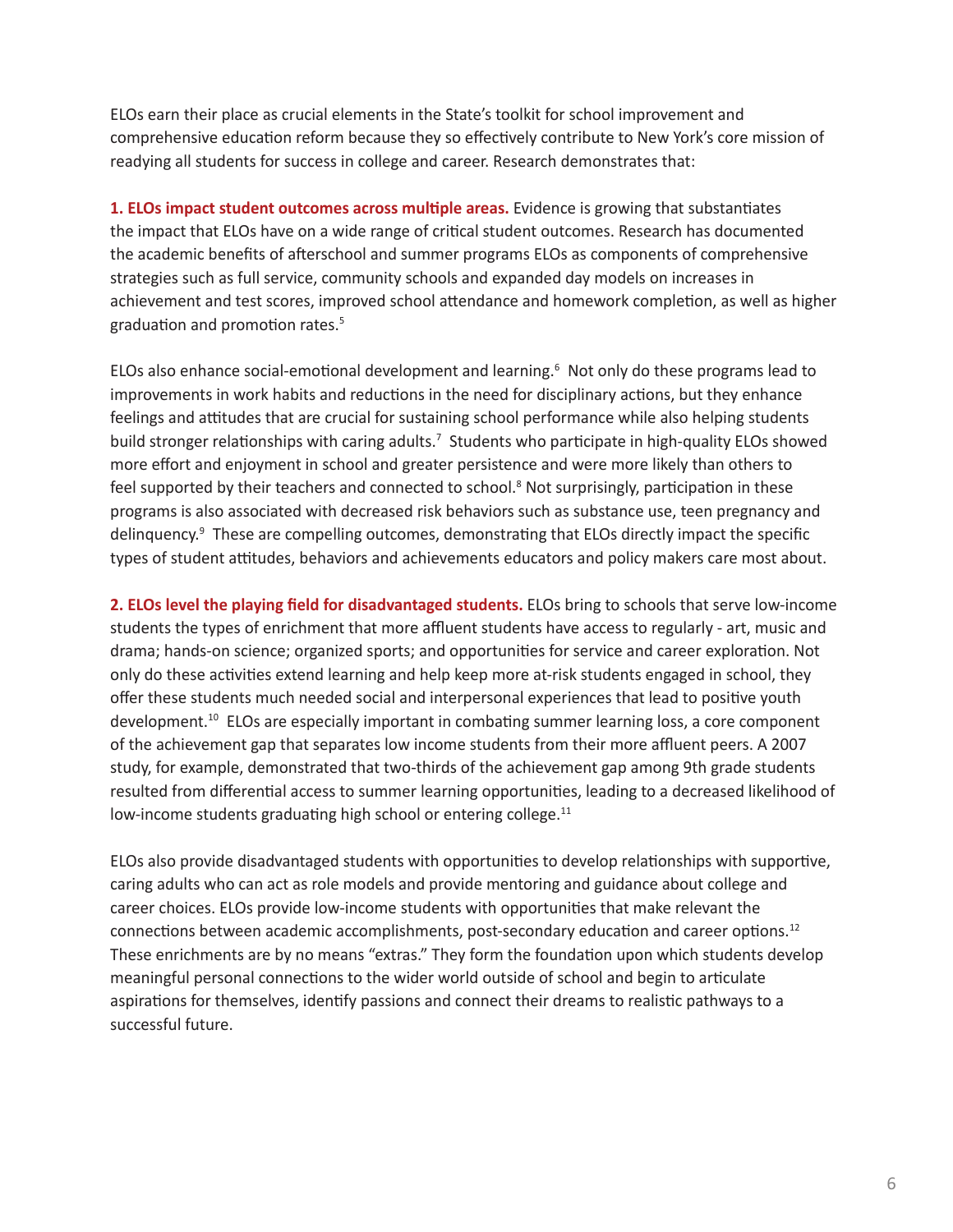*In AfterSchool Math Plus, an ELO offered through the Educational Equity Center, students are exposed to math through real-world contexts and begin to develop a "math identity," a vision of themselves as capable of owning and using math knowledge. The program is built around fun, engaging themes that help students find the math in everyday experiences. The ArtMath theme helps students explore the connections between art and math – using algebra and geometry, for example, to construct a kaleidoscope out of a Pringles can and calculate the number of images created. The program provides disadvantaged students with a high-quality math curriculum that exceeds Common Core Standards. AfterSchool Science Plus uses fun activities that develop higher order thinking skills, while also providing positive role models, presenting career opportunities, and dispelling stereotypes about who can do science. Students participating in The Wonderful Junk project build elaborate structures out of recyclables collected from home, then brainstorm about careers that utilize the skills they have explored and are introduced to diverse role models who exemplify success in those fields.*<sup>13</sup>

The time is ripe for New York State to focus on the growing promise of ELOs to deliver for students. We continue to see growth in the research base linking ELOs with outcomes that matter, and in our understanding of the connections between the skills and competencies that ELOs target and crucial academic benchmarks. The State's plan, as outlined in New York's recently granted ESEA flexibility waiver, encourages schools to make ELOs central to school improvement efforts. The waiver also encourages schools to forge partnerships and leverage community resources to offer students the supports, interventions and enrichments that are key to creating a comprehensive, effective educational program. This paper provides background information for state and district-level decisionmakers on how ELOs developed with community partners can be key contributors to achieving the commitments and requirements outlined in the waiver. This includes an additional 200 hours of instructional time for Priority Schools.

From the NYSED ESEA Flexibility Waiver application:

The school will use additional time and/or expanded learning time to:

- **»** support the school's overall academic focus.
- **»** accelerate and enrich learning in core academic subjects by making meaningful improvements to the quality of instruction in support of school-wide achievement goals.
- **»** partner with a high-quality community partner to offer enrichment opportunities that align with state standards, build student skills and interests, and deepen student engagement in school/learning in support of school-wide achievement goals.
- **»** build a professional culture of teacher leadership and collaboration (e.g., designated collaborative planning time, on-site targeted professional development, coordination with community partners) focused on strengthening instructional practice and enrichment opportunities and meeting school-wide achievement goals.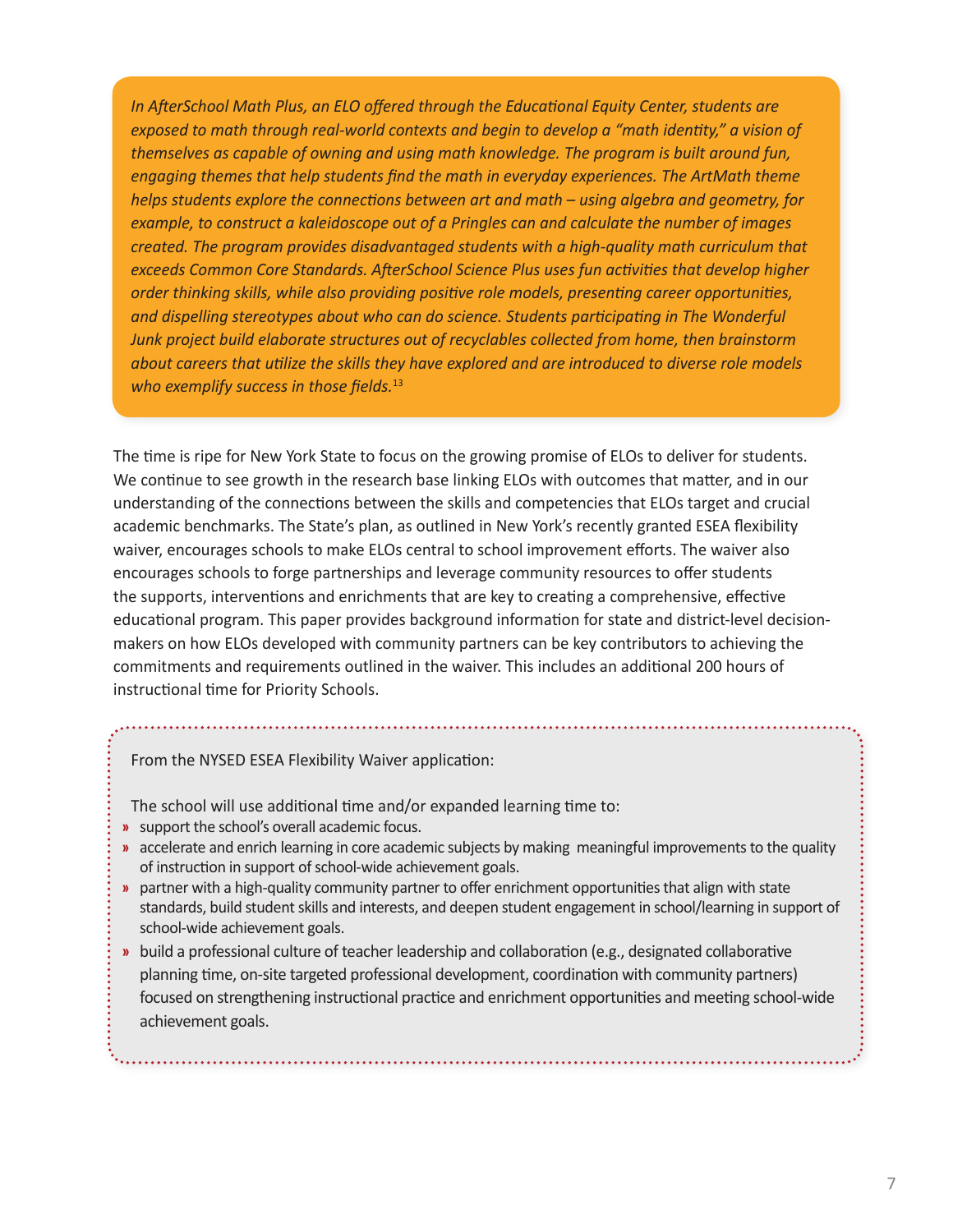#### **ELOs Align with NYSED's School Reform Agenda**

The qualities that define strong ELOs align with the key elements of New York State's strategy for ensuring school and district effectiveness, suggesting that well-executed ELOs are an especially useful tool for enhancing conditions for learning and improving student outcomes at New York's lowest performing schools (see chart comparing NYSED effectiveness tenets and characteristics of high-quality ELOs on page 14):

**» High-quality ELOs are developed and implemented in the context of collaborative relationships with strong community partners. Joint planning ensures that curricular objectives are clear and aligned between the ELO and the school day, encouraging and supporting implementation of the Common Core State Standards.** 

*At the Menasha, WI AfterSchool Matters program, program staff members pull school day curriculum maps from the district's website to access what students are working on during the school day and review the on-line Common Core State Standards to develop weekly lesson plans for the program's "Learning Lab." These lesson plans list specific learning targets, which are shared with the Program's Site Coordinator.*<sup>14</sup>

Collaborative planning – a hallmark of effective ELOs – ensures that together, schools and community partners can tackle the shared goal of student achievement from different angles. ELOs offer the kinds of experiences that readily align with the capacities and practices that successful students possess, as delineated by the Common Core State Standards "habits of mind:" independence; strong content knowledge; flexibility in responding to various demands; strategic use of technology; understanding various perspectives; and problem-solving and perseverance.<sup>15</sup>

*The Asia Society's Global Learning framework for afterschool and extended learning programs focuses on four pillars for global competence: youth investigate the world, weigh perspectives, share ideas, and take action. The model includes a set of performance outcomes that addresses a range of Common Core State Standards, and is designed to provide youth the capacities they need to succeed in the global economy and contribute as global citizens.*<sup>16</sup>

*In an effort to deepen college and career readiness, one Rochester high school is partnering with the College Board and a local university to provide college readiness and access programming that is also aligned with the career readiness strand in the Common Core State Standards. A dual-credit option will enable students to earn college credit while also participating in college preparation activities such as SAT prep, application writing and financial workshops. The planned ELO offers students opportunities for project-based learning; extra time allows for deeper research and in-depth analysis to build informational literacy.*17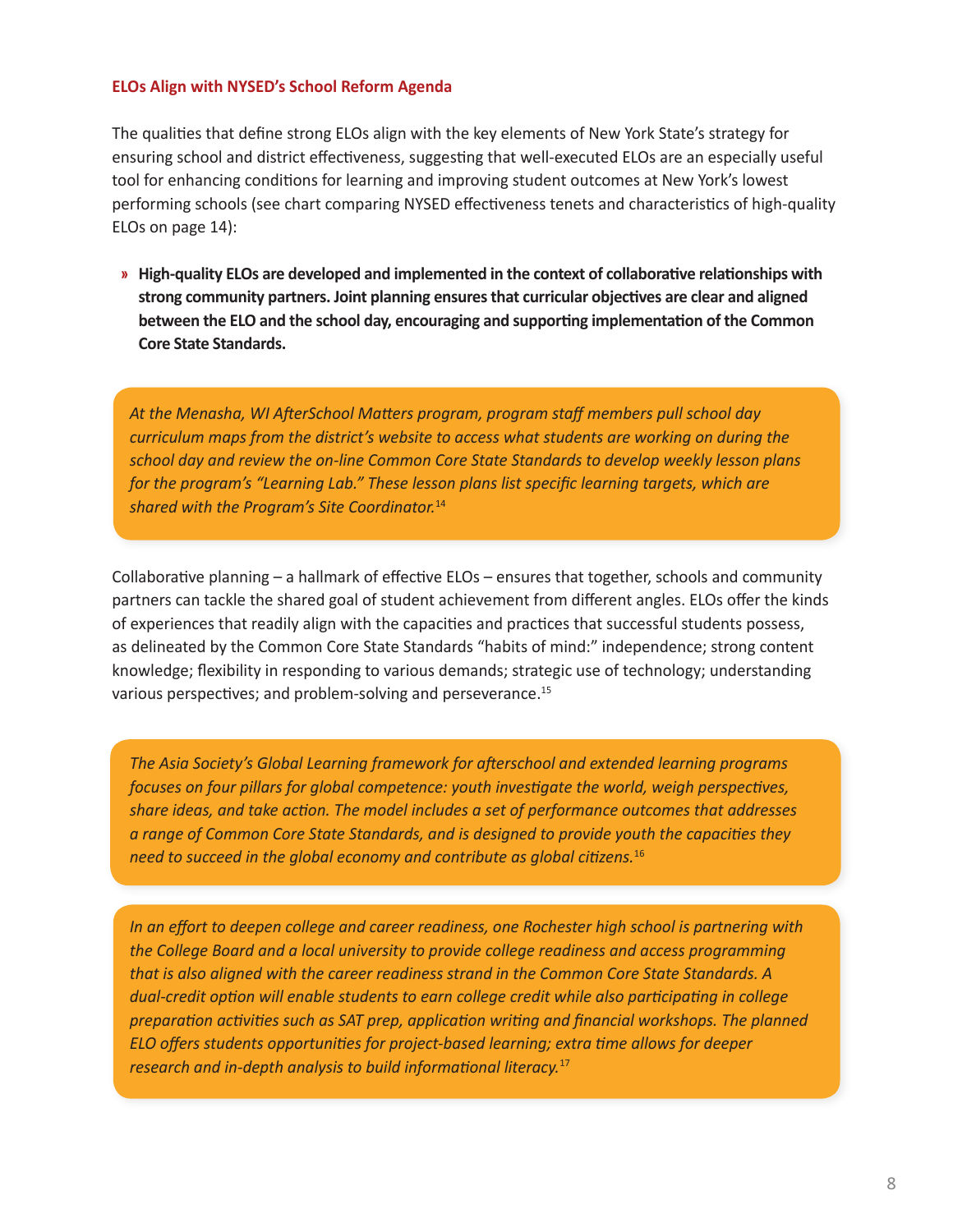**» ELOs provide opportunities for project-based learning, an evidence-based instructional practice linked with enhanced content knowledge, academic achievement and greater student motivation.18**

The best ELOs utilize evidence-based instructional practices. They embed learning in immersive, project-based performance tasks that offer connections to concrete skills that students can apply in various settings. Using activities that span multiple content areas, ELOs link direct instruction with hands-on experience, enabling students to construct meaning and solve real-world problems.<sup>19</sup>

*At an elementary school in Brooklyn, New York, a partnership with Edible Schoolyard has led to the creation of a school garden, where students actively cultivate plants, observe pollination, compost, and harvest foods that they later prepare and consume together. The overarching goal of the partnership is to teach students about healthful eating and to link healthy eating to environmental health. Hands-on garden time is always supplemented with classroom extensions so that students have opportunities to reflect on and use their experiences to further learning. A garden session on bees and pollinators will be followed in the classroom with an assignment to write a letter to the editor of a local paper about honeybee colony collapse; harvest time and the creation of a real root cellar might be followed by a read-aloud of Little House on the Prairie and a discussion of how early settlers preserved the harvest.*<sup>20</sup>

ELOs also provide excellent opportunities to work with students through blended learning strategies, where school- or site-based education (i.e. that which takes place in person) is supplemented with online learning. Blended approaches use technology to strengthen learning by offering students immediate feedback and personalized pacing. These "hybrid" models enable students to access content when and how they need it, and encourage them to take responsibility for their own learning. ELOs are ideal contexts for incorporating blended learning strategies to reinforce skills, conduct research, and document projects, as online learning provides nearly endless options for in-depth explorations and exposure to new ideas and expertise in virtually any content area.<sup>21</sup> Conversely, for students taking virtual classes, ELOs offer crucial opportunities for hands-on instruction.

*The Thurgood Marshall Academy in Harlem, in partnership with Abyssinian Development Corporation exemplifies the benefits of blended learning. The program uses Khan Academy's online video library to offer students additional interactive practice exercises in math during the afterschool hours. The online exercises provide students with immediate assessment and feedback while they work at their own pace. Students review math concepts from the school day and preview upcoming topics. Assessment and tracking components that are part of the online program provide the math teacher with data on student understanding. Working alongside an AmeriCorps member – part of the program's shared staffing with its community partner – the math teacher is able to give students the one-on-one math support they need while the AmeriCorps member assists them with everything from tech support to emotional concerns.*22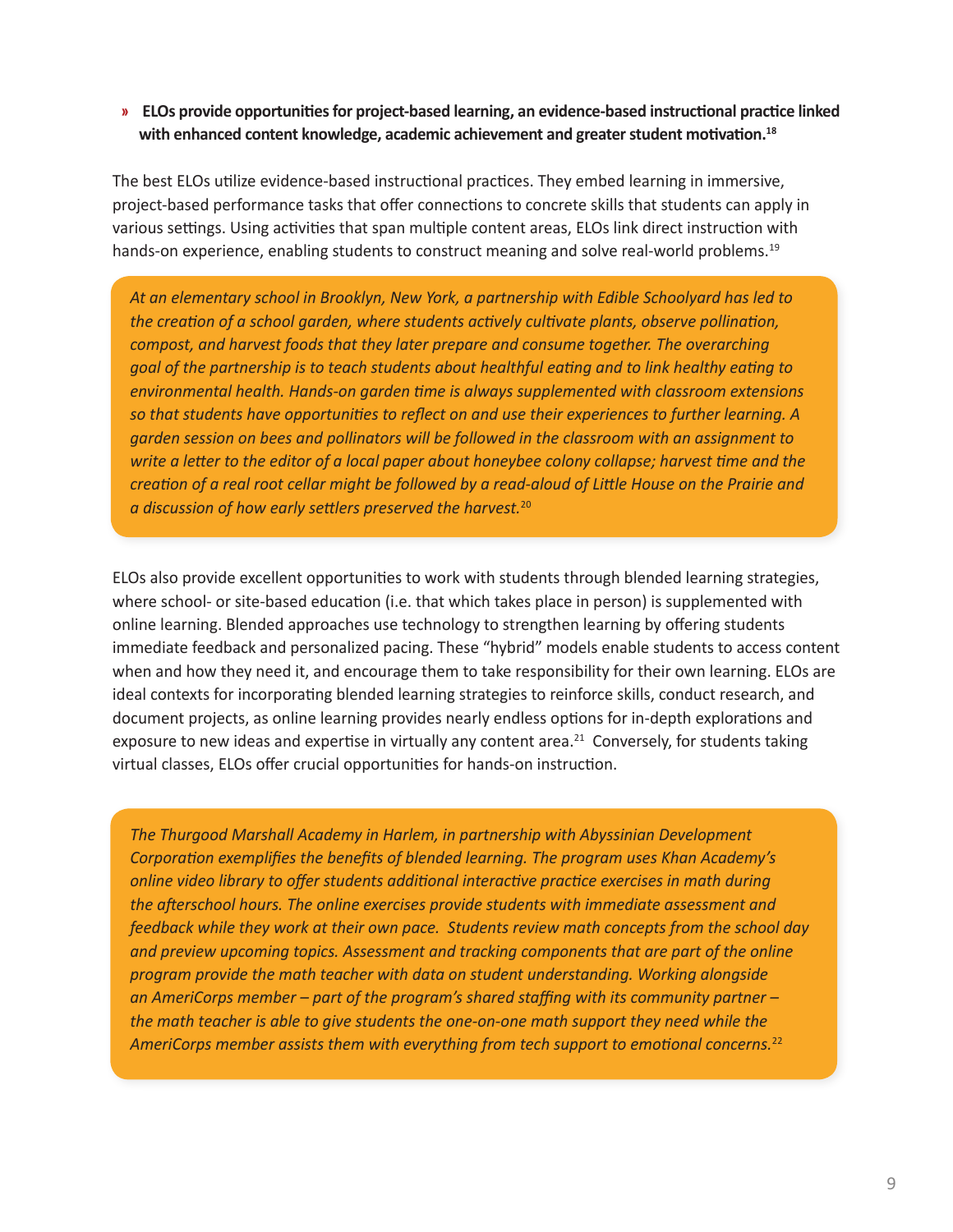## **» Strategically implemented, ELOs extend the school's human capital and the time for learning in ways both purposeful and enriching, and offer opportunities for innovative scheduling of the school day.**

By partnering with community organizations to plan and implement ELOs, schools gain access to a wide variety of expertise. Teaching artists, musicians, scientists, intergenerational volunteers, youth development workers, as well as community educators from local businesses, libraries and museums all can supplement and extend the schools' human (and other) resources and enrich practice through collaborative planning and teaching. Community partners can be tapped to address targeted staffing or instructional needs, extending the school's capacity to serve particular student sub-populations.

*ExpandED Schools—public elementary and middle schools that work with TASC to expand the time and ways kids learn—expand their school day by roughly three hours to increase academic rigor and offer a wider variety of learning opportunities such as music and web design that support and expand on core knowledge. Each school partners with an experienced youth-serving organization to bring to the school new resources and staff members such as AmeriCorps members. Teachers, administrators, parents and community partners work together to reinvent the school day to more fully meet the needs of their kids. Community educators help teachers personalize instruction, build a lively culture of exploration and achievement and fortify kids against lives often marked by stress and hardship. The core elements of the ExpandED School model are:* 

- **»** *More Learning Time for a Balanced Curriculum*
- **»** *School-and-Community Partnership and Staffing*
- **»** *Engaging and Personalized Instruction*
- **»** *Sustainable Cost Mode* <sup>23</sup>

*The Rochester City School District has been able to bring significant additional resources to schools through strategic community partnerships with ELO providers. In the city's district-wide summer learning program, ELO providers bring added value through in-kind supports that extend enrichments beyond the offered program. One summer program provider – Rock Venture, a local climbing center – opens up its facility on weekends and evenings for use by participants and their families at no cost. Another provider, Colleen Hendricks Dance Studio, offers scholarships to up to 50 students who want to continue with dance instruction during the school year.*24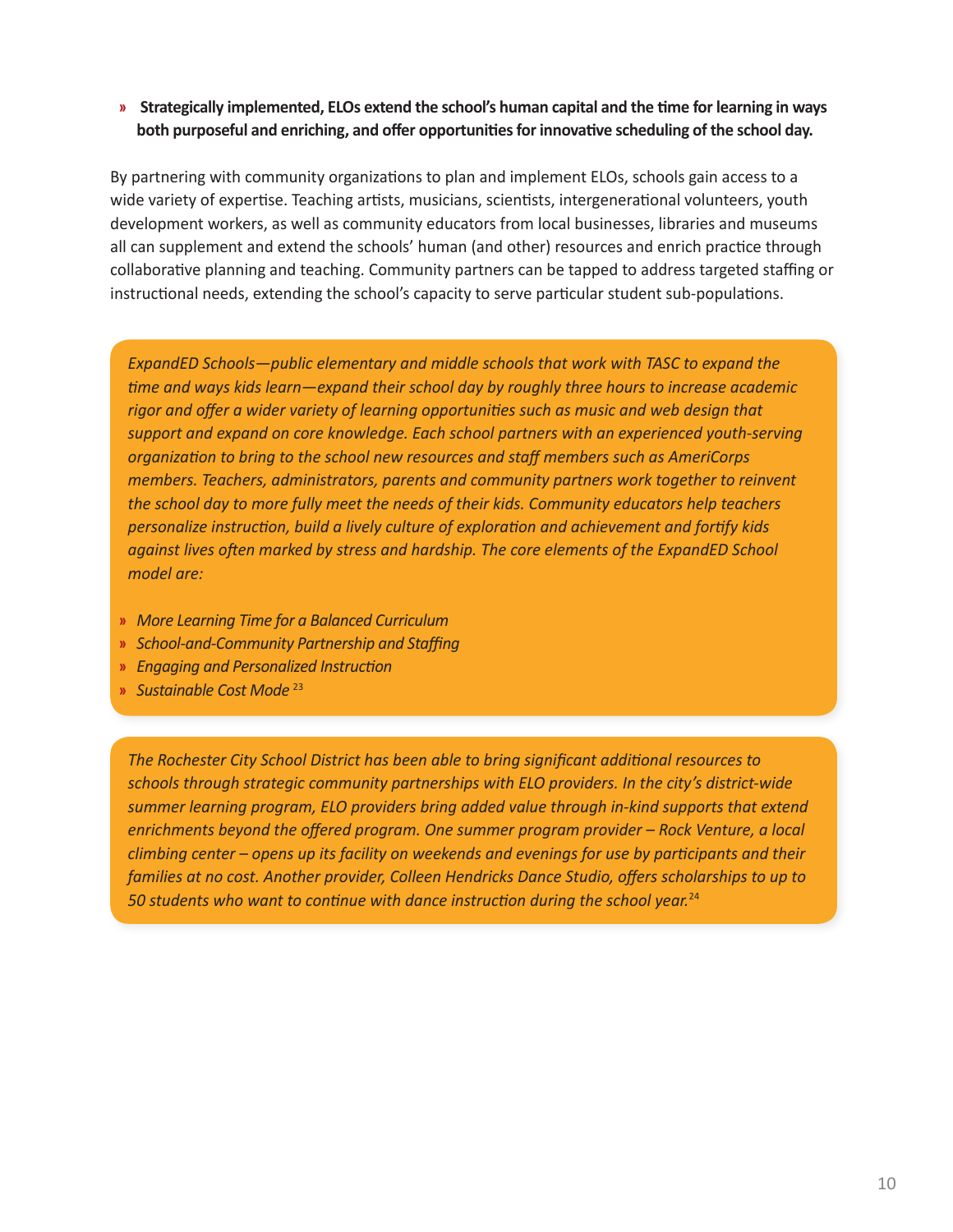## **» ELOs are a highly effective strategy for creating a safe, supportive school climate aligned with positive social-emotional development.**

High-quality ELOs are effective at improving students' positive attitudes about school and about themselves, as well as reducing problem behaviors. This makes them an obvious strategy for improving the overall positive climate of the school.<sup>25</sup> New York State's recent adoption of the Social-Emotional and Developmental Learning Guidelines is evidence that the State is committed to realizing the benefits associated with this critical dimension of student growth. ELOs have a proven impact on social and emotional development, and these outcomes are strongly interconnected with academic learning. Selfconfidence, problem-solving, decision-making and successfully building relationships with supportive adults and peers all strengthen academic persistence and foster high expectations and a stronger connection to school.26 ELOs also provide opportunities for schools to partner with youth development organizations that can share their emphasis on relationship-building through joint professional development as well as through programming that can target students in need of additional support. Lastly, through ELOs, students build mastery and experience success in activities they truly enjoy. When they share these successes with parents and the school community, it creates a positive climate that enriches the entire school environment.

*Rochester's Summer Scholars Program – which offers traditional summer school in the morning and enrichment programming in the afternoon – explicitly aims to enhance school climate by offering Positive Behavioral Interventions and Supports (PBIS) training to community partners and school staff together. The training helps all program staff establish shared expectations for student behavior and ensures that the same system of behavioral support exists for students across settings – program providers know how to facilitate a respectful, responsible and safe environment for students in math class as well as on the volleyball court.*<sup>27</sup>

**» Through ELOs, community partners bring a youth development lens - and their expertise - to the school setting. Their contributions reflect their success in positively engaging youth, families and the community.** 

The youth development approach focuses on meeting the full range of developmental needs of the children and adolescents served by the program. Community partners bring this focus on healthy physical, intellectual, social and psychological development to the ELOs they offer, ensuring that the whole child is supported and engaged by the program. ELOs adopting this approach have been found to improve positive outcomes across the spectrum of developmental domains, including academics, and to reduce risky behaviors for participating youth.<sup>28</sup> ELOs connect students to their communities and to their futures, developing their motivation and their skills to be college- and career-ready.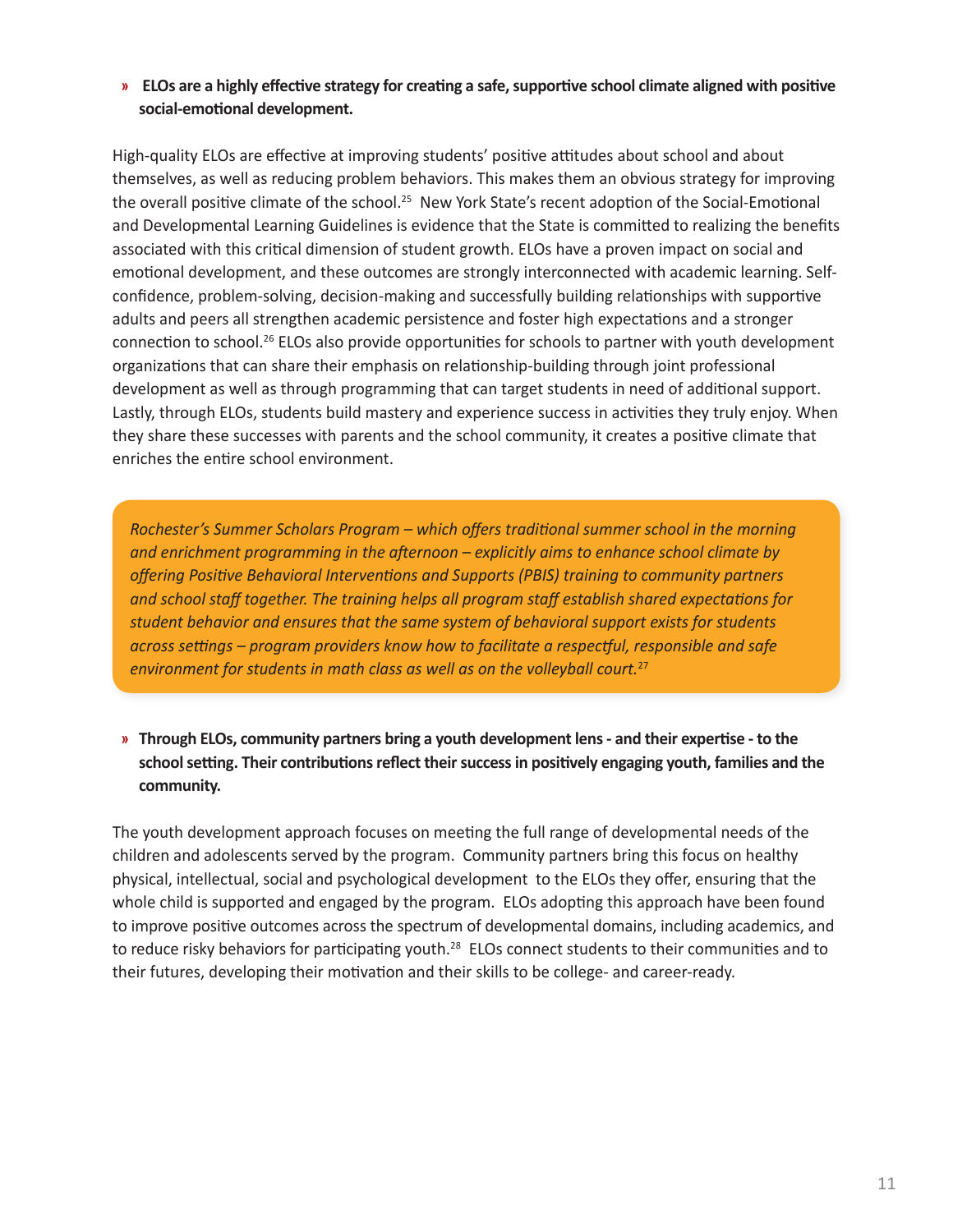According to the NYS Office of Children and Family Services, quality youth development programs for children and youth should include the following features:

- **»** physical and psychological safety
- **»** appropriate structure that provides clear limit-setting, rules and expectations
- **»** supportive relationships
- **»** opportunities to belong; meaningful inclusion regardless of gender, ethnicity, sexual orientation, or disability
- **»** positive social norms
- **»** support for efficacy (ability to produce effects) and mattering (be of importance) by engaging, empowering, and challenging youth to make a difference
- **»** opportunities for skill-building
- **»** integration of family, school, and community efforts<sup>29</sup>

ELOs are committed to empowering and engaging parents and community-based organizations in the development of their youth and the life of the school. Effective community partners who collaborate with schools to deliver enrichments are skilled at engaging even hard-to-reach families, and ELO staff may face fewer obstacles than teachers and school administrators in connecting successfully with parents. Perhaps because of the more informal nature of ELOs, they are an accessible entry point for parent involvement.<sup>30</sup> The ways ELOs engage with families – whether through communicating about program goals, inviting direct participation in activities and celebrations, or simply encouraging parents to reinforce new skills at home – lead to increased family engagement in other settings, and correlate with better student outcomes as well.<sup>31</sup>

*In an ELO partnership between a Boston elementary school and the Hay Square Task Force, a local community organization, a parent liaison is key to enabling the program to fulfill its mission of engaging and empowering families. The program director and the liaison consult frequently about facilitating parental input into the program and maintaining ongoing communication with families. The liaison develops personal relationships with each parent so that she can address interpersonal and school concerns, and holds workshops for parents on family communication. The program provides all families with a parent handbook and maintains a bulletin board specifically for families that features staff profiles, a calendar of events, resources and workshops in the community, and news from the Task Force. Families are also encouraged to get involved in local campaigns run by the Task Force, enhancing family involvement beyond the school community.*32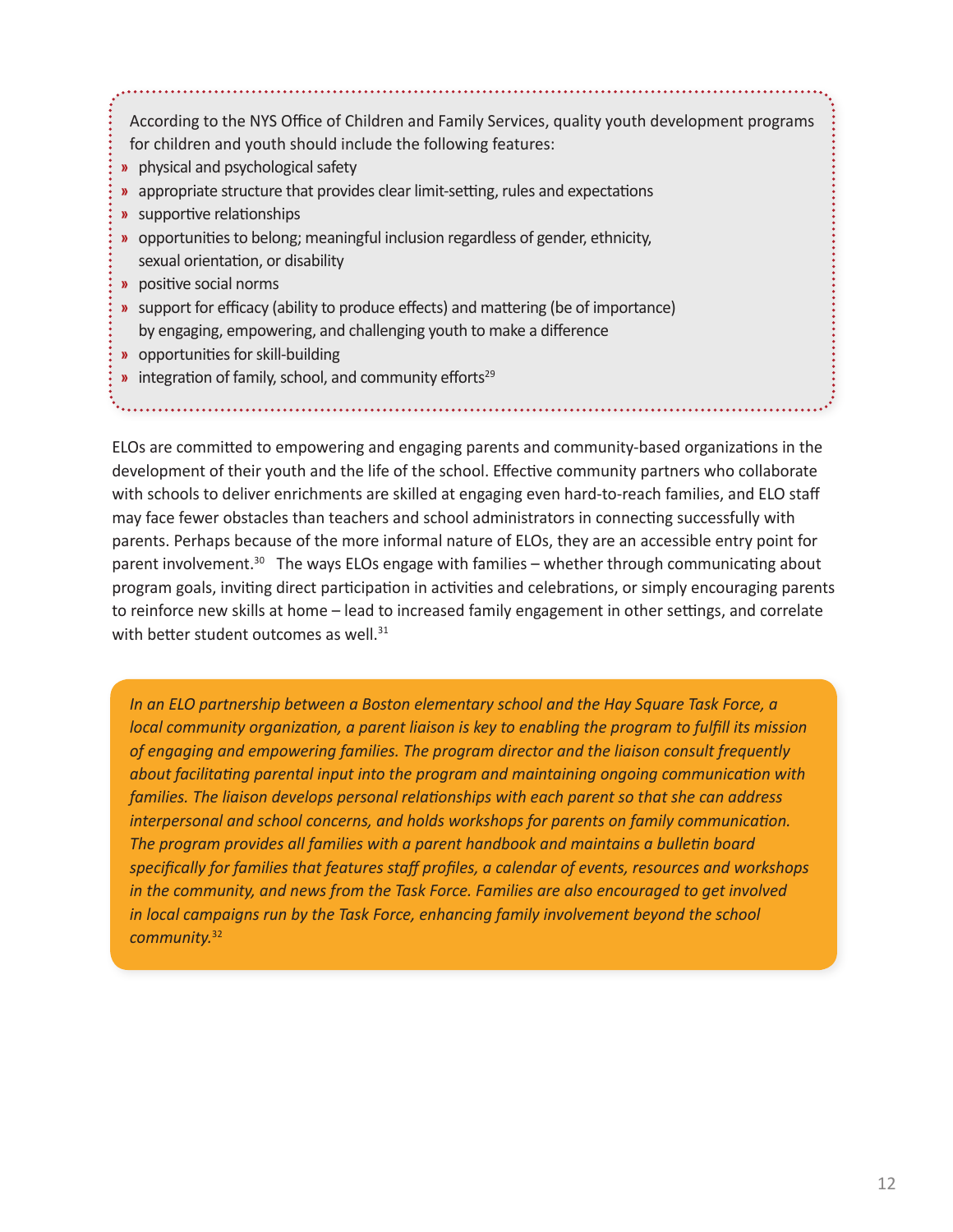*A three-month-long collaboration between the fourth grade class at a Brooklyn elementary school and a local dance educator resulted in a special performance of excerpts from the musical 1776, which uses the founding fathers' letters and memoirs to tell the story of the congressional vote for independence (part of the fourth grade social studies curriculum). Four classrooms worked separately and together to put on a fully choreographed stage show, performed for a packed house of parents and family members. The children sang and danced their hearts out, and closed the performance by taking seats on stage and scattered around the auditorium. As the group on stage hummed a patriotic tune, students around the auditorium one by one stood up and recited lines from the Declaration of Independence. When it was over, the room erupted in applause, and many parents had tears in their eyes.*<sup>33</sup>

Under New York's ESEA waiver, all districts receiving more than \$500,000 in Title I, Part A funds must set aside 1% of those funds for parent involvement activities. Focus Districts will be expected to set aside an additional 1% for parent engagement activities that align with the National PTA Standards for Family-School Partnerships. Given their demonstrated success in building family engagement, community-based ELOs are well-prepared to partner with schools seeking to reach these standards and expend these funds effectively.

## PTA National Standards for Family-School Partnerships

- 1. Welcoming all families into the school community: Families are active participants in the life of the school, and feel welcomed, valued, and connected to each other, to school staff, and to what students are learning and doing in class.
- 2. Communicating effectively: Families and school staff engage in regular, two-way, meaningful communication about student learning.
- 3. Supporting student success: Families and school staff continuously collaborate to support students' learning and healthy development both at home and at school, and have regular opportunities to strengthen their knowledge and skills to do so effectively.
- 4. Speaking up for every child: Families are empowered to be advocates for their own and other children, to ensure that students are treated fairly and have access to learning opportunities that will support their success.
- 5. Sharing power: Families and school staff are equal partners in decisions that affect children and families and together inform, influence, and create policies, practices, and programs.
- 6. Collaborating with community: Families and school staff collaborate with community members to connect students, families, and staff to expanded learning opportunities, community services, and civic participation.<sup>34</sup>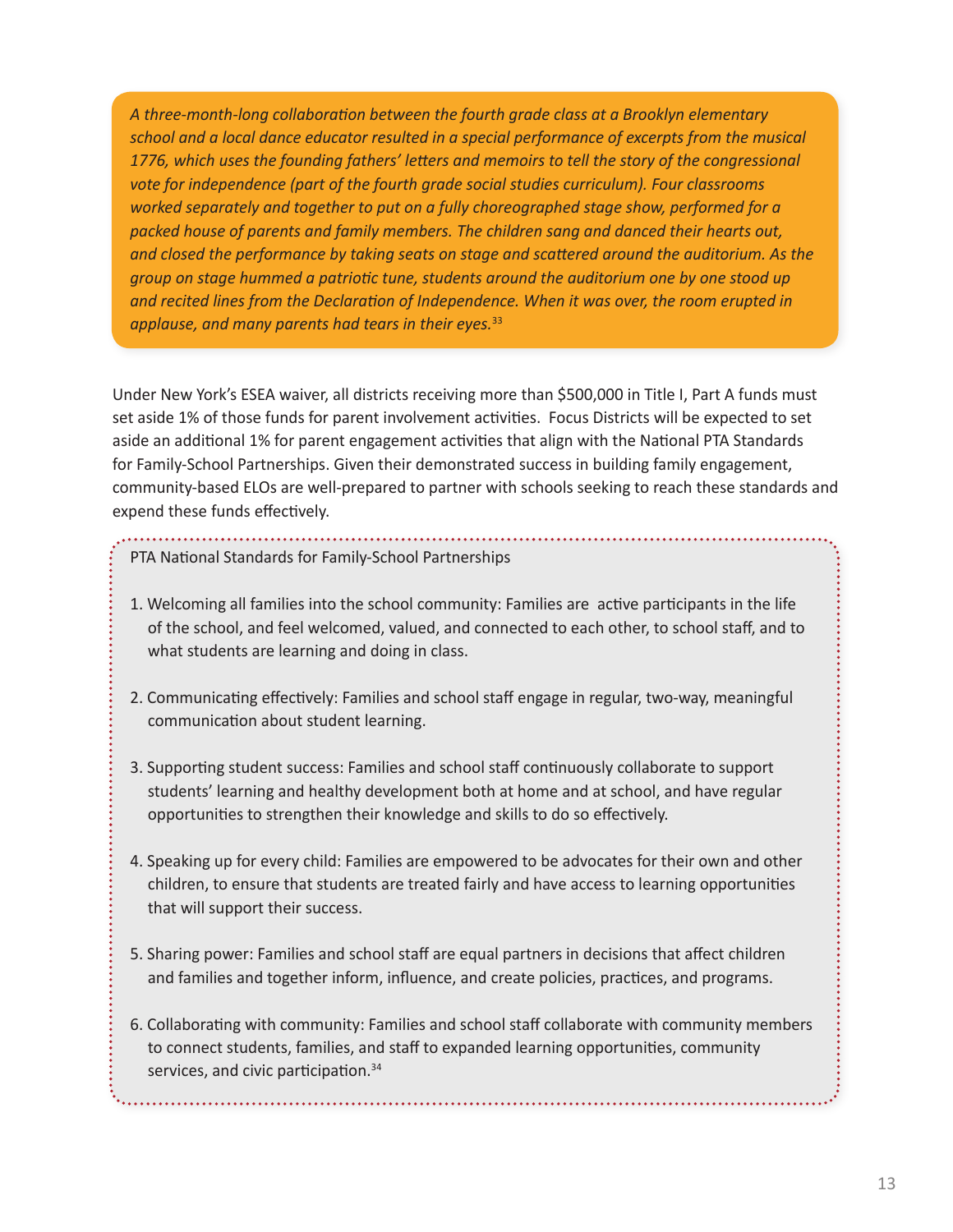| <b>NYSED Tenets for School/</b><br><b>District Effectiveness 35</b> | <b>Characteristics of High-Quality ELOs</b>                                                                                                                             |
|---------------------------------------------------------------------|-------------------------------------------------------------------------------------------------------------------------------------------------------------------------|
| Curriculum development<br>aligned to Common Core                    | Inquiry- and project-based learning strategies actively involve<br>students in exploration of content, issues and questions surrounding<br>a particular curricular area |
| <b>Teacher Instructional</b><br>Practices                           | Integrated planning and program governance allows for sharing of<br>student data between school-day and ELO staff, enabling targeted<br>programming and instruction     |
| Leadership Development                                              | ELOs link community partners to schools, bringing local resources and<br>the ability to flexibly deploy staff                                                           |
| Parent Engagement                                                   | An informal and welcoming environment that encourages parent<br>engagement through shared activities, celebrations and the exchange<br>of information                   |
| Social-Emotional<br>Development                                     | Community partners' explicit focus on youth development provides<br>students with supportive relationships and encourages growth<br>around interpersonal skills         |
| <b>District Capacity</b>                                            | District commitment to ELOs facilitates shared resources and greater<br>access to targeted interventions                                                                |

The alignment between ELOs and the NYSED reform agenda highlighted above demonstrate why ELOs are a promising vehicle for driving forward New York's ambitious reform agenda to ensure that all students graduate college- and career-ready. Recognizing that ELOs are critical to school reform means taking action to intentionally and explicitly support schools, districts and community organizations so they can develop purposeful and well-integrated partnerships that will result in meaningful educational enrichment. Action on three fronts will be crucial in harnessing the power of ELOs to improve schools and transform learning: supporting quality, ensuring sustainability and demonstrating impact.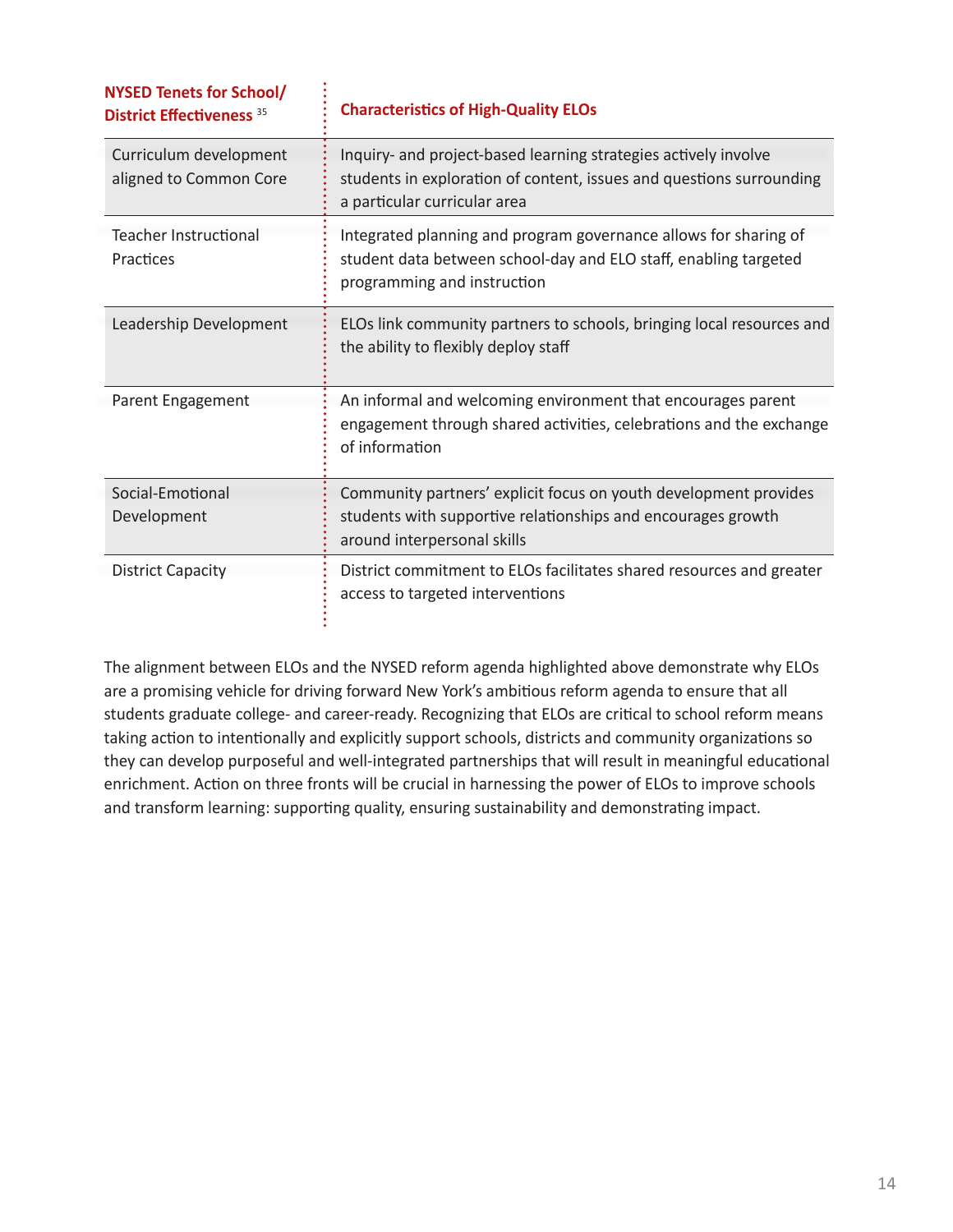## **Supporting Quality Enhances Effectiveness**

Plentiful evidence now exists demonstrating that program quality is the key to ELOs' success in delivering outcomes.<sup>36</sup> And, we know what quality looks like. The characteristics of high-quality programs have been documented in the research literature and broadly disseminated, and their attributes have been captured in readily available self-assessment tools, such as NYSAN's Program Quality Self-Assessment Tool.

Characteristics of High-Quality ELOs:

- **»** Provide a safe and nurturing environment
- **»** Well-developed systems support programming
- **»** Well-trained staff members encourage and promote strong, positive relationships
- **»** Activities are sequenced, employ active learning techniques, focus on personal or social development, and have explicit learning objectives
- **»** Programming compliments school-day activities and aligns with relevant standards
- **»** Youth have meaningful opportunities to contribute and exercise choice
- **»** Active collaboration with community partners builds on their resources and expertise
- **»** Employ a system for monitoring quality and assessing outcomes 37

Knowledge culled from more than a decade of focused investments in afterschool and other out-ofschool time programming has made clear that it is the quality of the partnership between a school and an ELO provider that underlies the success of these programs.<sup>38</sup> There is widespread agreement among researchers and ELO stakeholders that the attributes of these partnerships that best support program quality and sustainability include the following:

- **»** A clear vision about the intended outcomes of the partnership, which include students' physical, social and emotional well-being, as well as their academic success;
- **»** Shared expectations about the respective roles of the school and the ELO provider in supporting student success, and shared understanding about the value of each;
- **»** Complementary programming that intentionally targets student needs, does not duplicate school-day offerings, offers enrichment opportunities, and reflects the expertise of the community partner;
- **»** Collaborative governance, planning, implementation and monitoring of the program that demonstrates authentic integration, shared ownership and mutual respect between partners; and
- **»** Professional development that enables school-day teachers and ELO educators to learn together and from each other 39

Community partners are also an investment in making sure that as schools move toward extended learning time, they do so in a way that supports overall school improvement and academic growth. Effective and high quality partners – who integrate planning and governance of programming together use time differently and incorporate innovations and enrichments drawn from research and best practice, rather than simply extending the time for instruction or test preparation. ELO-school partnerships with these qualities have the potential to become transformational experiences for students, schools and communities.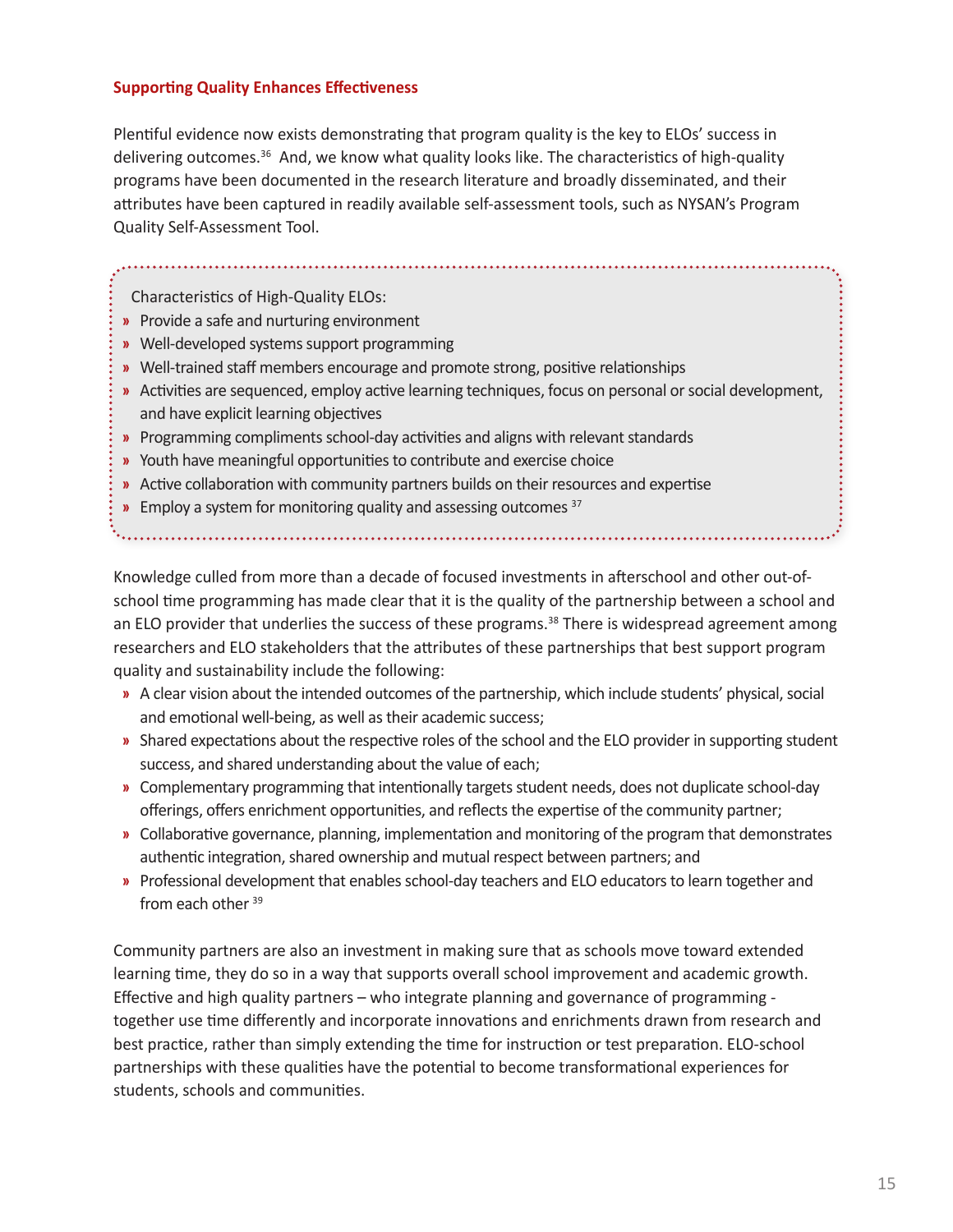*NYC is currently piloting Summer Quest, a summer learning program developed and implemented as a collaboration between the NYC Department of Education, the Department of Youth and Community Development, and the Fund for Public Schools. To apply for Summer Quest, schools and their CBO partners were required to apply together and document their joint efforts at planning as well as professional development. The program framework required both a curriculum specialist and an instructional coach to help all staff develop and sustain linkages between academic and enrichment activities and the common core standards. And, the program set meaningful achievement benchmarks for both academic and social-emotional outcomes.*<sup>40</sup>

Five Principles That Support Sustainable ELO Partnerships

- **»** A shared vision for learning and success
- **»** Collaborative staffing models that encourage integration between the ELO and the school day
- **»** Partnerships at multiple levels of the school and district
- **»** Regular collection and sharing of data about student progress
- **»** Intentional and explicit contrast between school and ELO environment 41

We also know that quality in ELOs is contingent upon workforce quality. High-impact programs have staff whose work exemplifies strong practice.<sup>42</sup> Our knowledge base extends to the types of models that can best enhance ELO staff practice: performance assessment, aligned training and coaching, and a professional learning community.<sup>43</sup> To support effective ELOs, NYSED must ensure that schools and districts have the guidance and targeted resources they need to develop high-quality staff who can implement effective programs.

## **Accessible Funding Promotes Sustainability**

Although the 21st Century Community Learning Centers program has been the largest education-based source for funding of ELOs, there are a wide range of state and federal funding streams that can be tapped to support them. TASC recently published a fiscal map detailing the public funding landscape for expanded learning, identifying some 29 federal and nine state sources that could be used to support ELOs in New York State.<sup>44</sup> Schools and their community partners who have the funding savvy and experience to capture, blend and braid these funds effectively will be the most likely to develop programs that endure and have impact. Yet, as TASC noted, these diverse sources each have their own funding cycles, administrative requirements and regulatory restrictions—differences that create administrative burdens as well as confusion regarding allowable use of funds—all of which stand in the way of building and sustaining a comprehensive and well-functioning program.

Strong school-community partnerships can enhance the fiscal sustainability of ELOs. These partnerships can make the resources of community institutions more available to students, their families and school personnel, even beyond the specifics of the ELO. The community partner often offers a wider array of services and expertise, and the school community may benefit from enhanced access to the organization's supports and services, through a facilitated referral process, for example, or in-kind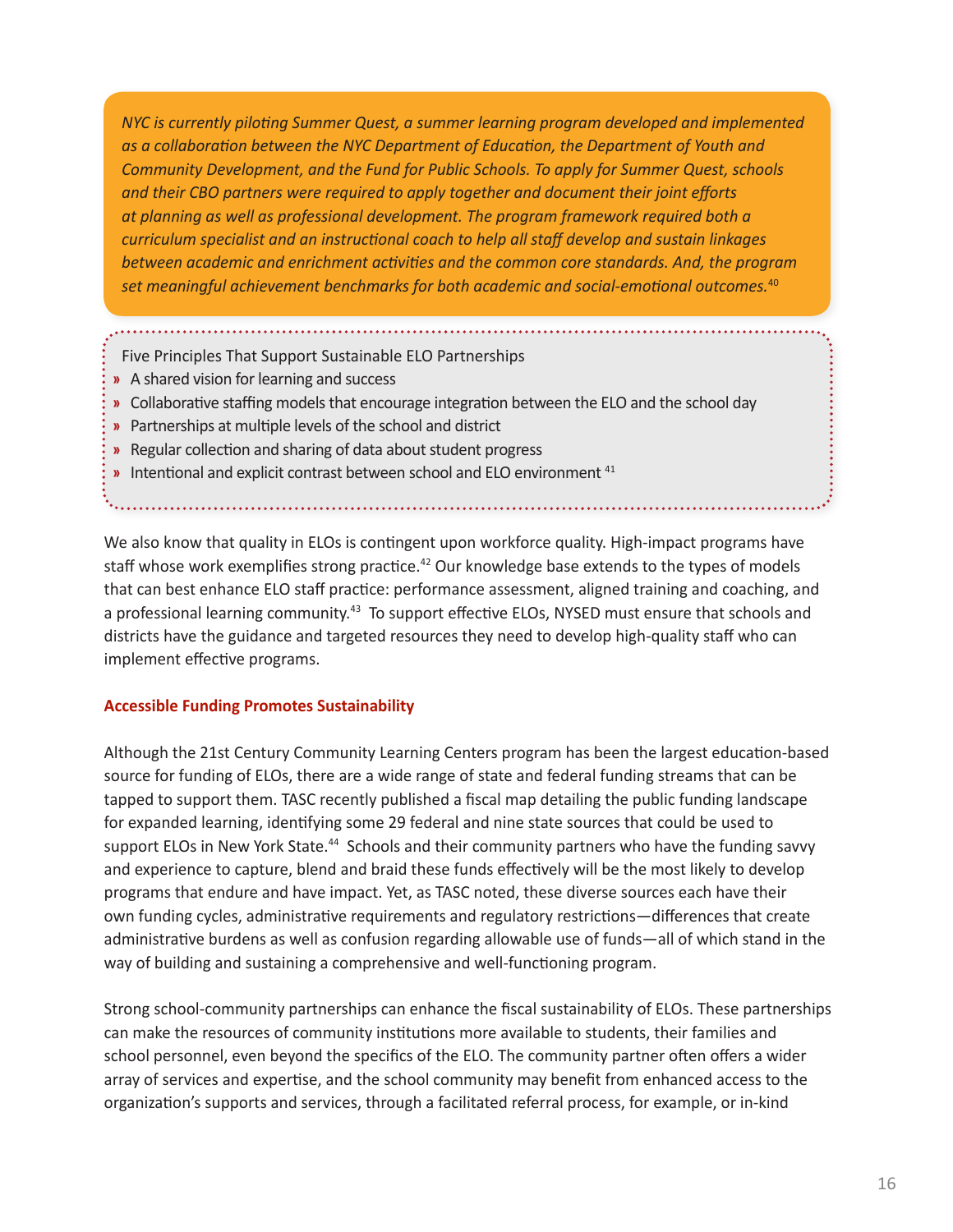support. Community partners may have more flexibility in the use of some of their resources than schools typically have. Not only are they often more expert than schools in securing grants and private dollars, they are also likely to be more nimble in their capacity to hire and deploy staff.

*During the school year, Encompass Resources for Learning in Rochester runs an afterschool program at three elementary school sites focused on academic intervention services for children struggling to meet grade-level standards. Encompass brings private and county funds, which the district is able to blend with its own dollars to fund transportation to the program, waive facility fees and provide clerical support during program hours.*<sup>45</sup>

## **Use of Data Promotes Accountability**

One resounding message from the literature on high-quality ELOs is the importance of data collection as a vehicle for program improvement and as an accountability tool. NYSAN's development of the Quality Self-Assessment Tool was driven by our understanding of the relationship between standards, assessment and quality programming. A range of tools now exist that use this knowledge to give ELOs guidance on how to develop, implement, staff and monitor programs to ensure high quality. These tools also provide ELOs with a foundation for program accountability as well; one that is furthered when schools and their community partners collaborate to share student information that enables ELOs to target programming and track results. The information shared between school-day and ELO staff can take many forms, from observations and surveys to standardized test data. What is key is that the information be used to design program offerings to meet student needs and to monitor progress.

*At the Alexander Mitchell 21st Century Community Learning Center in Milwaukee, the program has access to all day-school data, as well as teacher, parent, and student surveys. All are used to create a program plan which is shared broadly with program, school and district personnel. Activities are revised regularly, based on the data, to make sure that the afterschool program meets the evolving needs of the students served. For example, when reading was identified as a focal area, the program not only provided additional homework help, it expanded its literacy programming, adding a Yearbook Club to focus on core skills while still keeping students engaged in fun, personally relevant activities.*<sup>46</sup>

Effective school-ELO collaborations that facilitate data-driven program development and monitoring are built on systems that allow for information sharing. TASC, for example, in its ExpandED Schools initiative, has developed the Grad Tracker, which uses student data from NYC Department of Education on grades, test scores, school attendance and incidence of suspensions to monitor students' progress toward graduation. By carefully monitoring the students in their program according to grade-adjusted benchmarks, they know which students may be falling off-track, and can work collaboratively to right their course.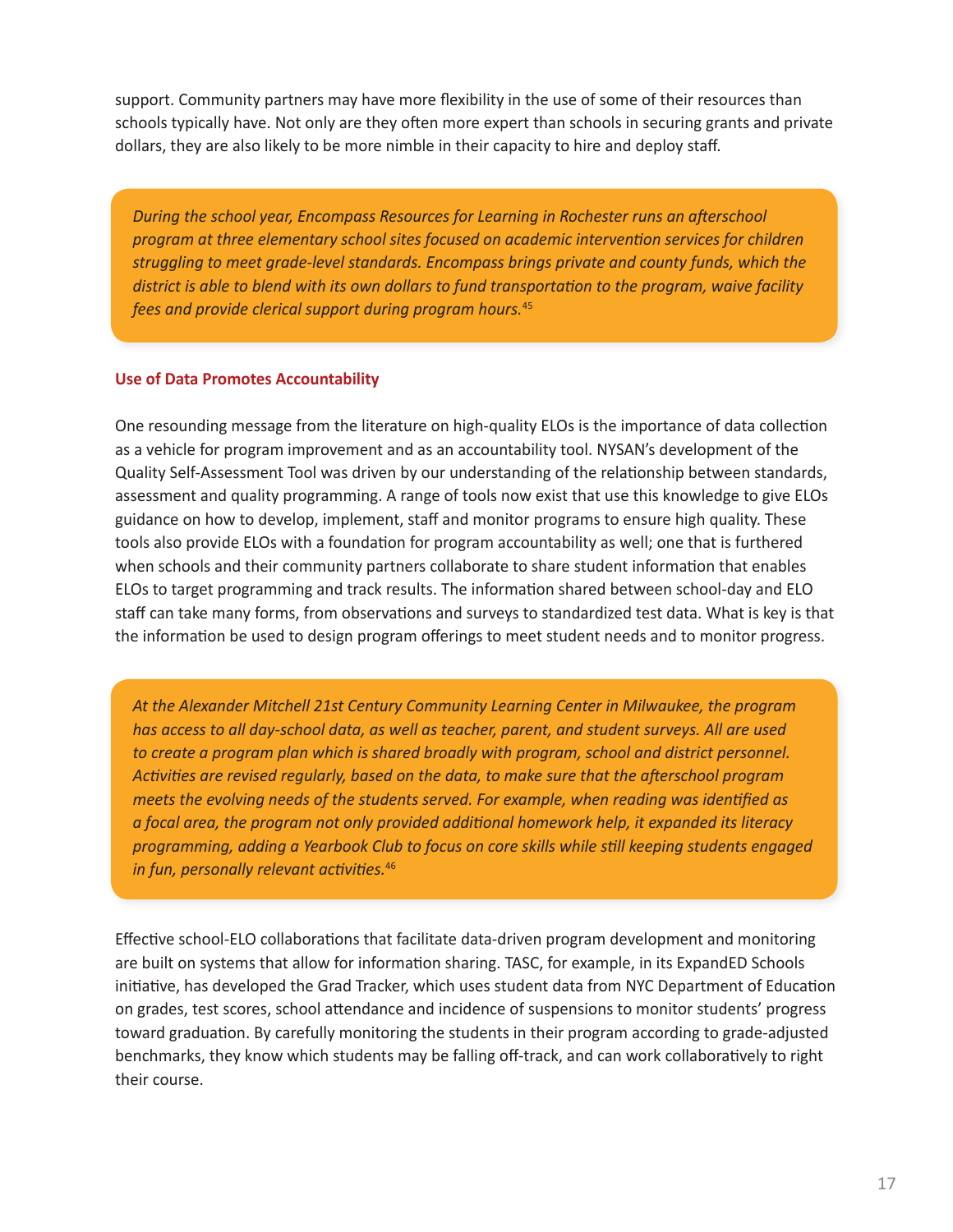Strong community partnerships and district support are key to using evidence-based and data-driven approaches to school improvement. Use of the Response To Intervention model, for example, which is being rolled out district-wide in Rochester, relies on the ELO framework (and is supported by a district office for extended learning and academic intervention) to ensure capacity to provide schools with a full array of tiered supports, enrichment activities and a youth development foundation that will enable schools to offer students responsive, targeted interventions. 47

## **Moving Forward Together**

For schools and districts across the State to optimize the profound impact that ELOs can have on school improvement efforts, they will require clarity on how ELOs can help create powerful learning environments; how they connect to academic success for students; and why they are an important component of school reform and a key strategy for school turnaround.

Many of the critical decisions that facilitate high quality ELOs and strong community partnerships are made at the school level. Principals and other school personnel, working alongside community partner staff, must ultimately take responsibility for navigating the ongoing challenges of implementing effective programs. They must cultivate and constantly nurture partnerships, find ways to integrate program planning and governance so that ELOs complement and supplement school-day learning, work toward common goals, set out realistic expectations, and develop and utilize systems for quality assurance.

Districts must prioritize access to ELOs and ELO-school integration if they are to maximize their benefits for students. They must develop an infrastructure that supports partnerships between schools and community organizations, encourage principals to develop authentic collaborations with partners through active engagement and integrated planning, and they must promote quality. Districts can and should provide schools with guidance to better identify community partners who can help them meet specific needs. Mapping initiatives at the district level can help schools find partners with whom there is mission alignment, as well as better coordinate partnerships to eliminate service gaps and overlaps. Districts should facilitate information management and coordination in partnership with other stakeholder entities – local government, provider networks, and intermediaries who can offer critical assistance developing support systems and facilitating quality programming. Access to these capacities leads to more cross walking and enables schools to better track results between in-school and out-ofschool time.

*Say Yes to Education has now launched city-wide initiatives in both Syracuse and Buffalo to make extended day and year programs available to all elementary students – a goal Syracuse will reach this school year as Buffalo begins a four-year rollout. Say Yes brings together city, school district, and community leaders to plan for community investments that will allow students to achieve the dreams sparked by Say Yes's promise of free college tuition for students who graduate from the city's public schools. ELOs are an important part of those necessary investments, and After-School Network of Western New York (ASNWNY) will be working with Say Yes in Buffalo to help ensure that the resources of community-based ELO providers are fully utilized.*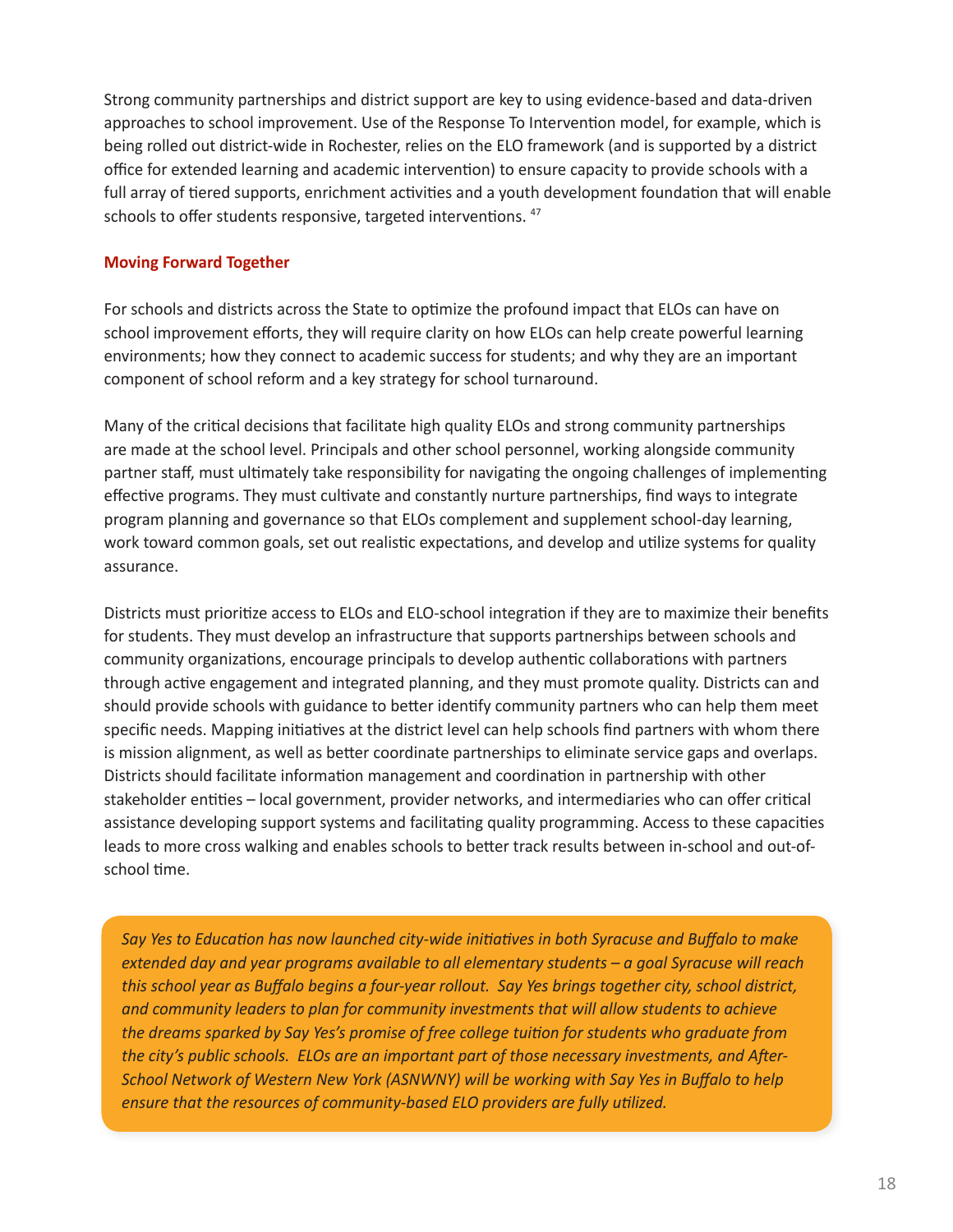*Regional intermediaries in New York are playing an increasingly important role in bringing together ELO providers with city and school district leaders to discuss how more students can have access to high-quality ELOs. In Rochester, the Greater Rochester After-School Alliance (GRASA) partnered with then Rochester Mayor Robert Duffy and then Superintendent Jean-Claude Brizard of the Rochester City School District to develop the Rochester After-School Plan. Rochester continues to build on this work while considering new opportunities to expand ELOs created by greater funding flexibility under New York's ESEA waiver. In Buffalo, ASNWNY has begun the preliminary work toward a city-wide systemic vision, including initiating a comprehensive survey of local ELO providers. The Partnership for After School Education (PASE) works closely with New York City's Department of Community and Youth Development (NYC DYCD) and other public and private organizations to ensure that ELO program providers have access to high-quality training and professional development.*

The State plays a crucial role in these efforts as well. Targeted guidance from NYSED will help schools, districts and community partners access and utilize available resources more strategically, sustain rich, high-quality programs, and ensure that programs have the tools they need to hold themselves accountable for meaningful outcomes. Working with its partner stakeholders, New York State is wellpoised to act to promote high-quality ELOs that can help move forward and sustain its ambitious goals for students across the state. NYSAN invites the NY State Education Department to work with us to find ways to support these critical learning opportunities. We think one path to enriching the ELO-school reform strategy is to consider three questions:

- 1. How can we promote enriching alignments between ELOs and the school day?
- 2. How can we facilitate stronger school-community partnerships?
- 3. How can we enhance access to funding to promote program stability and sustainability?

To answer these questions, NYSAN conferred broadly with policy makers and ELO stakeholders. What emerged from these discussions is a set of recommendations that we feel lay out the steps NYSED can take to strengthen ELOs so that more students can benefit from the rich experiences and positive impacts this paper describes. Our goal in making these recommendations is to ensure that schools and districts have the guidance and accountability tools they need to develop, implement and sustain highquality programs. This paper presents a strong, solid argument for why these programs are an essential part of a comprehensive P-12 education that readies students for success in college and careers. In these recommendations, we go one step further, offering detailed suggestions with specific action steps aligned to current policy, that we believe will move the ELO field ahead and help New York State realize its ambitious school reform goals.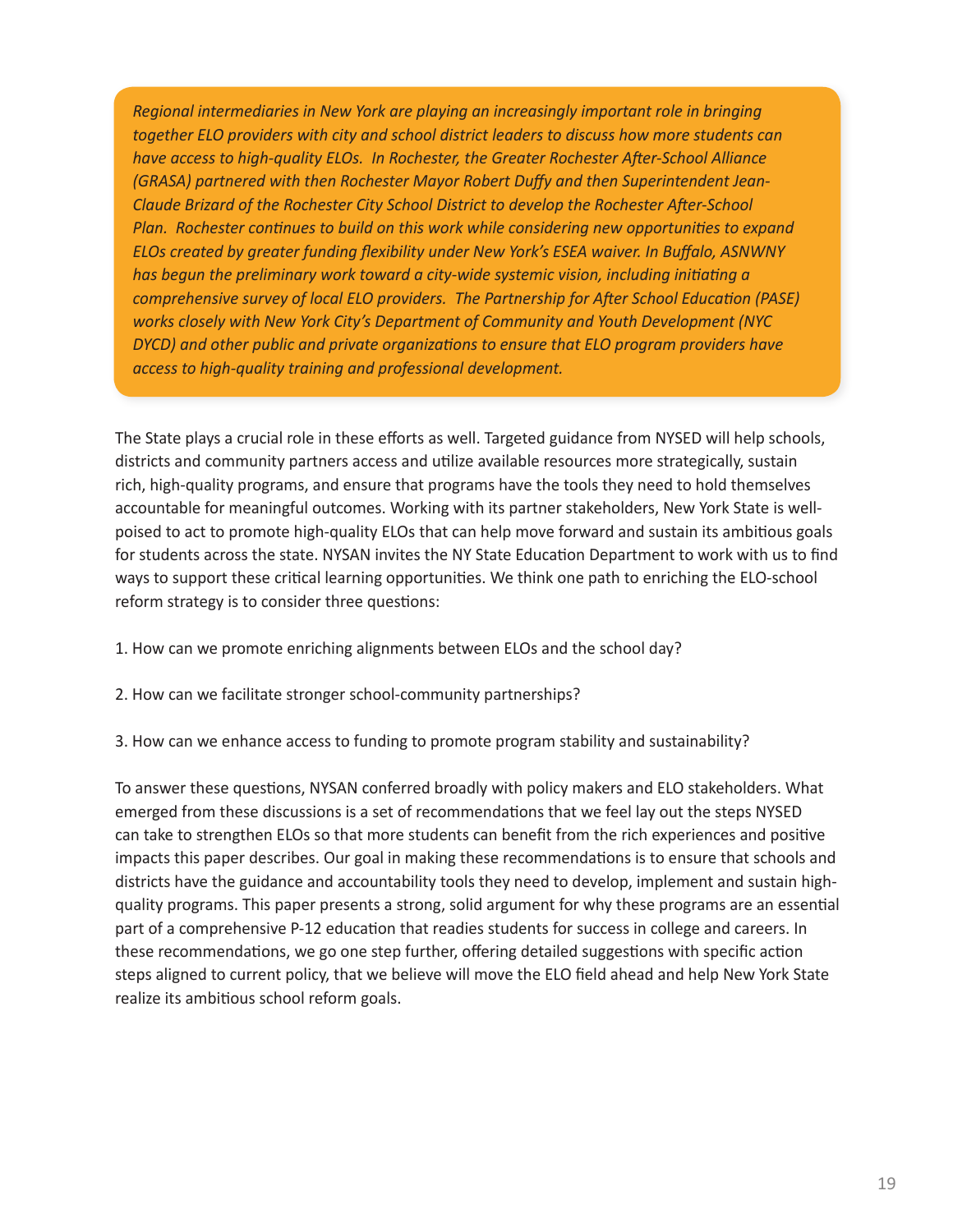## **Recommendations**

| 1. Increase access to high-quality ELOs that provide both academic enrichment and social-emotional<br>activities:                                                                                                                                                                                                                                                                             |
|-----------------------------------------------------------------------------------------------------------------------------------------------------------------------------------------------------------------------------------------------------------------------------------------------------------------------------------------------------------------------------------------------|
| Encourage ELO programs funded in whole or in part with ESEA or state funds to offer substantial<br>»<br>enrichment activities that relate to but do not duplicate or remediate school-day curriculums or<br>activities and that focus on social and emotional development and learning;                                                                                                       |
| Promote partnerships with experienced ELO providers to Priority Schools considering how to most<br>»<br>effectively implement the Expanded Learning Time (ELT) programs, including at least 200 additional<br>hours of student contact time, required for whole school reform under New York's ESEA waiver;                                                                                   |
| Amend the proposed regulations related to the implementation of the ESEA waiver to increase the<br>»<br>requirements for quality implementation and community partnerships for SES programs and to direct<br>the use of dollars formerly set aside for SES programs to fund high quality ELOs with strong school-<br>community partnerships if districts opt out of the SES program;          |
| Work with existing ELO intermediary organizations, community representatives, BOCES, and school<br>»<br>districts to develop comprehensive regional plans that assess existing ELO capacity and community<br>needs and respond with strategies for allocating new and existing resources to effectively meet those<br>regional needs;                                                         |
| Increase state funding for ELOs, particularly through the Advantage Afterschool program; and<br>»                                                                                                                                                                                                                                                                                             |
| Include support for increased funding of the 21st Century Community Learning Centers program in New<br>»<br>York State's federal advocacy efforts.                                                                                                                                                                                                                                            |
|                                                                                                                                                                                                                                                                                                                                                                                               |
| 2. Create accountability among the state, districts, schools and community-based organizations for<br>developing and maintaining strong partnerships around high-quality ELOs:                                                                                                                                                                                                                |
| Develop model Memorandums of Understanding between schools and community-based organizations<br>»<br>that reflect the research on strong partnerships, including expectations of shared governance,<br>professional development, data, annual and weekly planning, and accountability;                                                                                                        |
| » Offer, at a statewide and district level, professional development and technical assistance for district and<br>school leadership on developing and maintaining strong, accountable community partnerships;                                                                                                                                                                                 |
| Include measures related to developing and maintaining strong community partnerships in principal and<br>»<br>superintendent evaluations;                                                                                                                                                                                                                                                     |
| Encourage use of community partners as resources for parent engagement activities mandated for<br>»<br>Focus districts;                                                                                                                                                                                                                                                                       |
| Ensure that new 21st Century Community Learning Centers and Extended School Day/School Violence<br>»<br>Prevention Requests for Proposals reflect the research on strong partnerships in the scoring criteria,<br>including evidence of shared governance, professional development, data, annual and weekly planning,<br>and accountability between school and community-based partners; and |
| Include data fields related to ELO involvement in the development of the New York State P-20 student<br>data system to support future research and program evaluation goals.                                                                                                                                                                                                                  |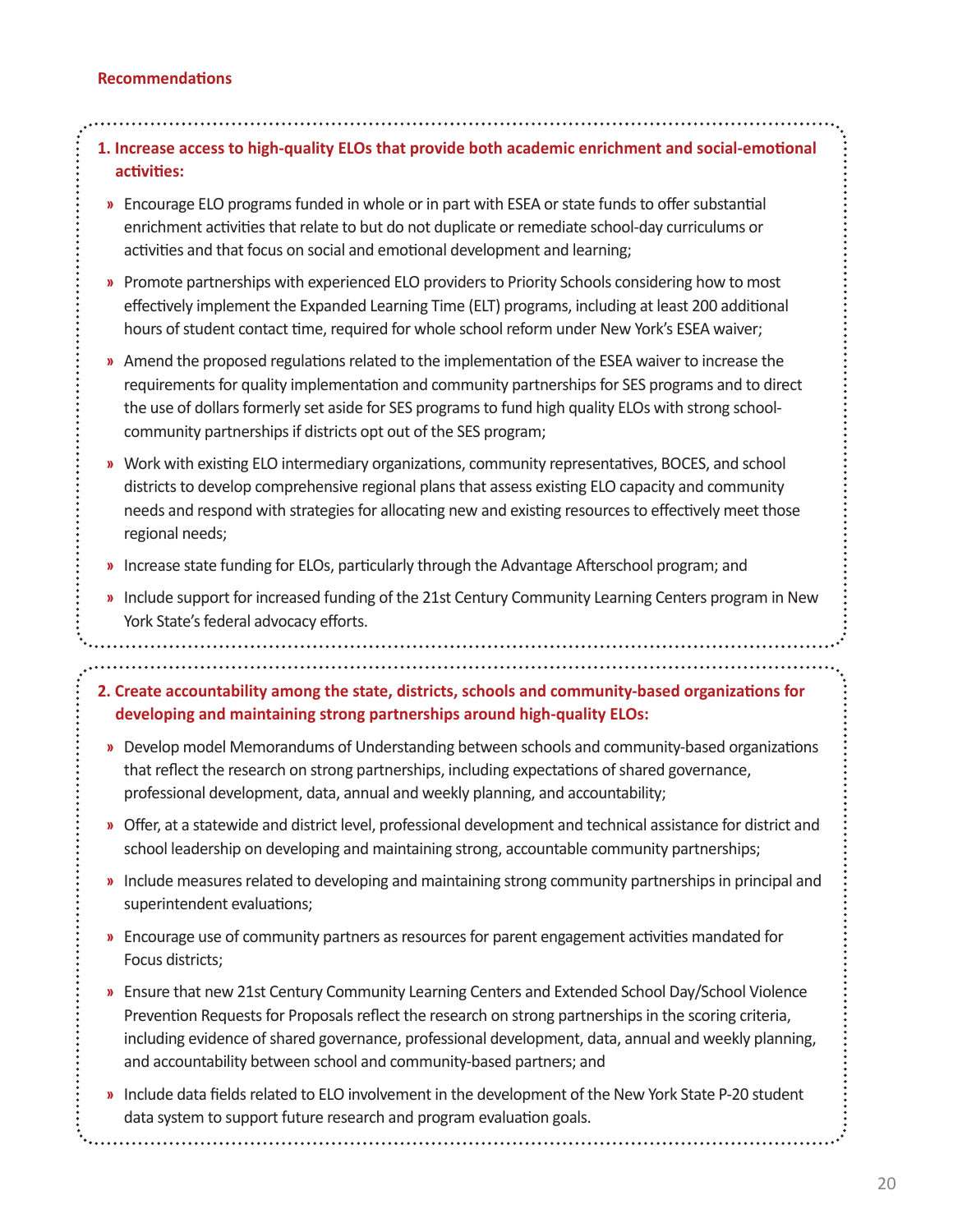|    | 3. Provide additional guidance to districts, schools and community-based partners that clarifies key<br>areas of uncertainty regarding:                                                                                                                                                                                                                                                                                                                                                                  |  |
|----|----------------------------------------------------------------------------------------------------------------------------------------------------------------------------------------------------------------------------------------------------------------------------------------------------------------------------------------------------------------------------------------------------------------------------------------------------------------------------------------------------------|--|
| »  | Permissible sharing of student data between schools and community-based organizations;                                                                                                                                                                                                                                                                                                                                                                                                                   |  |
| y, | Allowable uses of programmatic funds for ELOs (e.g. uses of Title III funds for ELOs integrating ELL<br>students with non-ELL students);                                                                                                                                                                                                                                                                                                                                                                 |  |
| y, | Allowable uses of professional development set-asides and funds for training the staff of community-<br>based organizations providing ELOs in partnership with a school.;                                                                                                                                                                                                                                                                                                                                |  |
|    | » Best practices regarding school building usage fees, including permissible uses of funding streams to<br>support such services, alternative security and administrative plans, and contracting options; and                                                                                                                                                                                                                                                                                            |  |
| y) | Best practices regarding providing transportation to or from ELOs, including permissible uses of funding<br>streams to support such services and contracting options.                                                                                                                                                                                                                                                                                                                                    |  |
| y, | 4. Encourage best practices around ELO curriculums, with an emphasis on developing social-<br>emotional skills and complementing and enriching, rather than replicating, school day curriculum:<br>Include potential points of contact with ELO enrichment curriculum in all model curriculum and<br>materials being developed to implement the Common Core State Standards in New York;<br>Open professional development activities related to the Common Core to community-based ELO<br>providers; and |  |
|    | Provide specific joint professional development opportunities for teachers and ELO staff on co-curricular<br>planning.                                                                                                                                                                                                                                                                                                                                                                                   |  |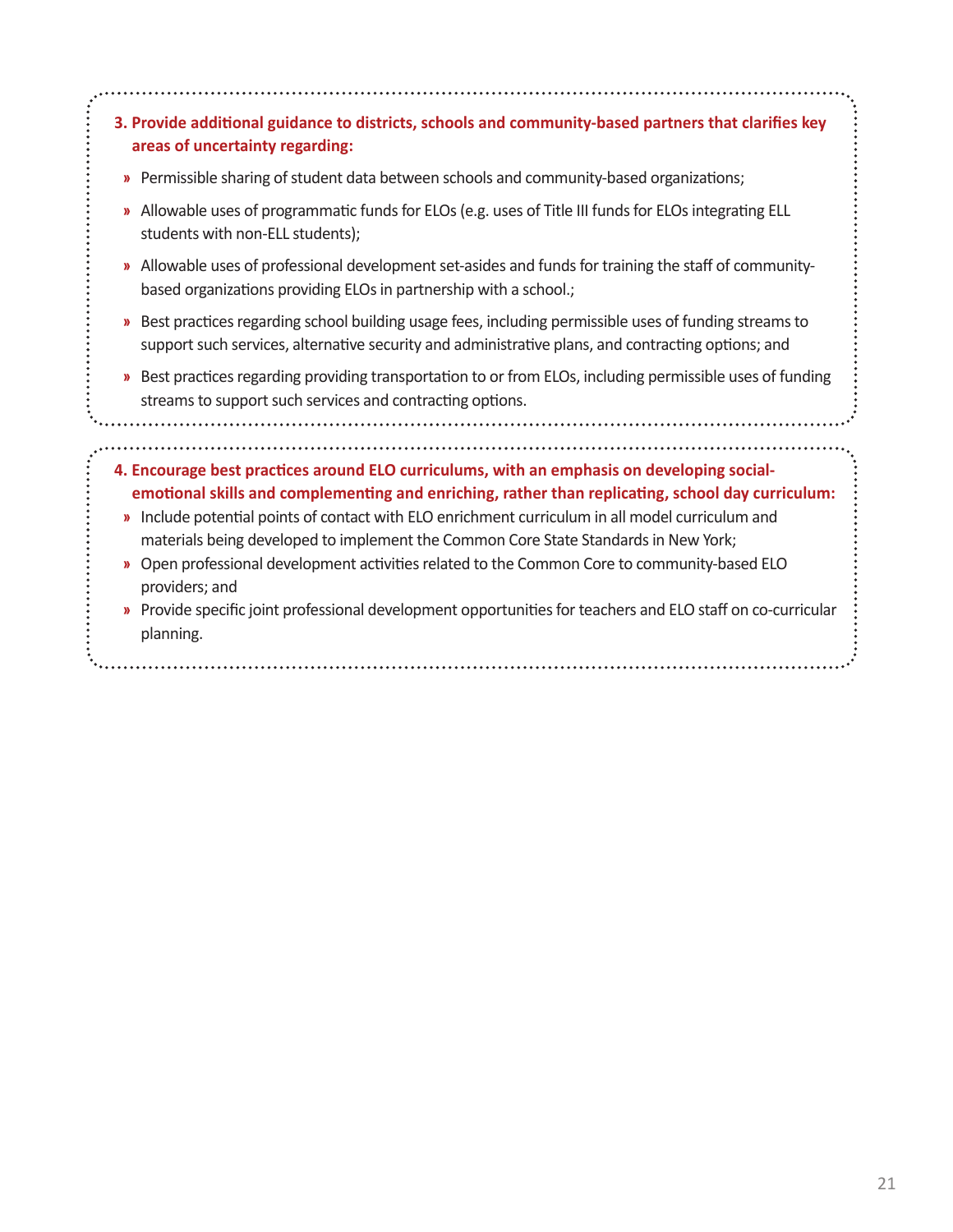## **Endnotes**

<sup>1</sup> Quinn, J. (2002). Youth Work's Vitamin E. Youth Today.

<sup>2</sup> Learning Point Associates, (2009). Enhancing School Reform Through Expanded Learning.

<sup>3</sup> New Hampshire Department of Education, Supporting Student Success through Extended Learning Opportunities. http://www.education.nh.gov/innovations/elo/success.htm, accessed July 9, 2012.

4 The Children's Aid Society (2011), Building Community Schools: A Guide for Action. Jacobson, R. and Blank, M. (2011). "Expanding the Learning Day: An Essential Component of the Community Schools Strategy," New Directions for Youth Development.

<sup>5</sup> Redd, Z. et. al., (2012). Expanding Time for Learning Both Inside and Outside the Classroom: A Review of the Evidence Base, ChildTrends; Little, P., (2009). Supporting Student Outcomes through Expanded Learning Opportunities, Harvard Family Research Project (HFRP); American Youth Policy Forum (AYPF), (2009). Learning Around the Clock. Most extended day programs to date have been implemented in conjunction with other whole school reforms, and thus Redd et. al. finds that there is insufficient data at this point to conclusively attribute any portion of the gains observed in studies of extended day schools solely to the extended day aspect of the reforms, but the evidence is promising. 6 Durlak, J., Weissberg, R., & Collaborative for Academic, Social and Emotional Learning (CASEL) (2007). The Impact of After-School Programs that Promote Personal and Social Skills.

<sup>7</sup> Durlak, J., Weissberg, R., & Collaborative for Academic, Social and Emotional Learning (CASEL) (2007). The Impact of After-School Programs that Promote Personal and Social Skills; AYPF, (2009). Learning Around the Clock. 2007;

<sup>8</sup> Little, P., (2009). Supporting Student Outcomes through Expanded Learning Opportunities; AYPF, (2009). Learning Around the Clock.

9 Durlak, J., Weissberg, R., & Collaborative for Academic, Social and Emotional Learning (CASEL) (2007). The Impact of After-School Programs that Promote Personal and Social Skills.

<sup>10</sup> Little, P., (2009). Supporting Student Outcomes through Expanded Learning Opportunities, HFRP; HFRP, (2011). Year-Round Learning: Linking School, Afterschool and Summer Learning to Support Student Success.

<sup>11</sup> Alexander, K., Entwisle, D., & Olson, L. (2007). Lasting Consequences of the Summer Learning Gap.

American Sociological Review, vol. 72, 167-180.

<sup>12</sup> Alliance for Excellent Education, (2011). Expanded Learning Opportunities: A More Comprehensive Approach to Preparing High School Students for College and Career.

13 Educational Equity Center, http://www.edequity.org/programs/science-andmath-programs/#23, accessed August 6, 2012; personal communication with MaryAnn Stimmer, July 16, 2012

<sup>14</sup> Holstead, J., (undated). Making the Connection: Next Generation Learning & Expanded Learning Opportunities, Wisconsin Innovation Lab Network. <sup>15</sup> Council of Chief State School Officers, (2011). Connecting High-Quality expanded Learning Opportunities and the Common Core State Standards to Advance Student Success.

<sup>16</sup> Asia Society. Asiasociety.org/expandedlearning, accessed July 6, 2012.

<sup>17</sup> Personal communication with Caterina Leone-Mannino, July 16, 2012.

<sup>18</sup> Buck Institute for Education, bie.org, accessed July 6, 2012.

<sup>19</sup> National Center for Quality Afterschool, SEDL, (2009). A Practitioner's Guide: Building and Managing Quality Afterschool Programs.

<sup>20</sup> Personal communication with Eliza Engleberg, July 16, 2012.

<sup>21</sup> U.S. Department of Education, (2010) Incorporating Technology Into Out-Of-School Time Programs: Benefits, Challenges, And Strategies, http://www. ed.gov/about/inits/list/fbci/blendedcbo.pdf, accessed July 27, 2012.

<sup>22</sup> The After School Corporation (TASC), (2012). Where the Kids Are: Digital Learning In Class and Beyond.

<sup>23</sup> The After School Corporation (TASC), (2010). Unlocking the Power of Expanded Learning Time: Year Two Report.

<sup>24</sup> Personal Communication with Caterina Leone-Mannino, July 16, 2012.

25 Durlak, J., Weissberg, R., & Collaborative for Academic, Social and Emotional Learning (CASEL) (2007). The Impact of After-School Programs that Promote Personal and Social Skills.

<sup>26</sup> Durlak J. et al, The Impact of Enhancing Students' Social and Emotional Learning: A Meta-Analysis of School-Based Universal Interventions, Child Development, vol. 82(1), 2011.

<sup>27</sup> Personal Communication with Caterina Leone-Mannino, July 16, 2012.

<sup>28</sup> National Research Council and Institute of Medicine (2002). Community

Programs to Promote Youth Development. Committee on Community-Level Programs for Youth. Washington, DC: National Academy Press.

<sup>29</sup> New York State Office of Children and Family Services, Office of Youth Development Policy Statement, http://www.ocfs.state.ny.us/main/youth/policy statement.asp, accessed August 28, 2012. These components are drawn from National Research Council and Institute of Medicine (2002). Community Programs to Promote Youth Development. Committee on Community-Level Programs for Youth. Washington, DC: National Academy Press.

<sup>30</sup> HFRP & The National Conference of State Legislatures, (2012). Families and Expanded Learning Opportunities: Working Together to Support Children's Learning.

<sup>31</sup> Promising Practices for Family Engagement in Out-of-School Time, Kreider H. & Westmoreland, H. (eds.), Information Age Publishing, 2011, Charlotte, NC. 32 HFRP & BOSTnet, (2006). Focus on Families! How to Build and Support Family

Centered Practices in Afterschool. 33 Author's observation, June 15, 2012.

<sup>34</sup> National PTA. http://www.pta.org/national\_standards.asp, accessed August

28, 2012. <sup>35</sup> New York State Education Department, (2012). ESEA Flexibility Request, www.p12.nysed.gov/accountability/ESEAFlexibilityWaiver.html. Accessed July 16, 2012.

36 AYPF, (2009). Learning Around the Clock; National Center for Research on Evaluation, Standards, and Student Testing (CRESST), (2010). What Works? Common Practices in High Functioning Afterschool Programs Across the Nation in Math, Reading, Science Arts, Technology and Homework--a Study by the National Partnership.

<sup>37</sup> National Governors Association, (2009). The Quality Imperative: A State Guide to Achieving the Promise of Extended Learning Opportunities; Granger, R., Durlak, J. A., Yohalem, N., & Reisner, E. (2007). Improving |After-School Program Quality. New York, N.Y.: William T. Grant Foundation; CRESST, (2010). What Works? Common Practices in High Functioning Afterschool Programs Across the Nation in Math, Reading, Science, Arts, Technology and Homework—A Study by the National Partnership; Durlak J. et al, The Impact of Enhancing Students' Social and Emotional Learning: A Meta-Analysis of School-Based Universal Interventions, Child Development, vol. 82(1), 2011; NYSAN Quality Self-Assessment Tool, http://www.nysan.org/content/document/detail/3056/, accessed July 16, 2012.

38 Little, P., (2009). Supporting Student Outcomes through Expanded Learning Opportunities, HFRP.

<sup>39</sup> National Governors Association, (2009). The Quality Imperative: A State Guide to Achieving the Promise of Extended Learning Opportunities; Granger, R., Durlak, J. A., Yohalem, N., & Reisner, E. (2007). Improving After-School Program Quality. New York,

N.Y.: William T. Grant Foundation; CRESST, (2010). What Works? Common Practices in High Functioning Afterschool Programs Across the Nation in Math, Reading, Science, Arts, Technology and Homework—A Study by the National Partnership; Little, P., (2009). Supporting Student Outcomes through Expanded Learning Opportunities, HFRP.

40 Fund for Public Schools, Summer Learning Pilot Program RFA, http://www. nycgrads.org/summerlearning, accessed June 20, 2012.

<sup>41</sup> Little, P., (2009). Supporting Student Outcomes Through Expanded Learning Opportunities. HFRP.

42 Yohalem, N., Pittman, K., & Edwards S. L., (2010). Strengthening the Youth Development/After-School Workforce: Lessons Learning and Implications for Funders. Forum for Youth Investment & Cornerstone for Kids.

43 Smith, C., Lo, Y., Frank, K., Sugar, S., & Pearson, L. (2009). Youth Program Quality Intervention Study: Impact Findings for Management Practice and Instructional Quality. Presentation at the W.T. Grant and Spencer Foundations Grantees Meeting, Washington DC.

44 TASC, (2012). A Fiscal Map for Expanded Learning Time: Second Edition. 45 Personal communication with Caterina Leone-Mannino, July 16, 2012

46 Holstead, J., (undated). Making the Connection: Next Generation Learning & Expanded Learning Opportunities, Wisconsin Innovation Lab Network.

<sup>47</sup> RTI includes a combination of high quality, culturally and linguistically responsive instruction; assessment; and evidence-based intervention. Comprehensive RTI implementation will contribute to more meaningful identification of learning and behavioral problems, improve instructional quality, provide all students with the best opportunities to succeed in school, and assist with the identification of learning disabilities and other disabilities. (National Center of Response to Intervention, rti4success.org)